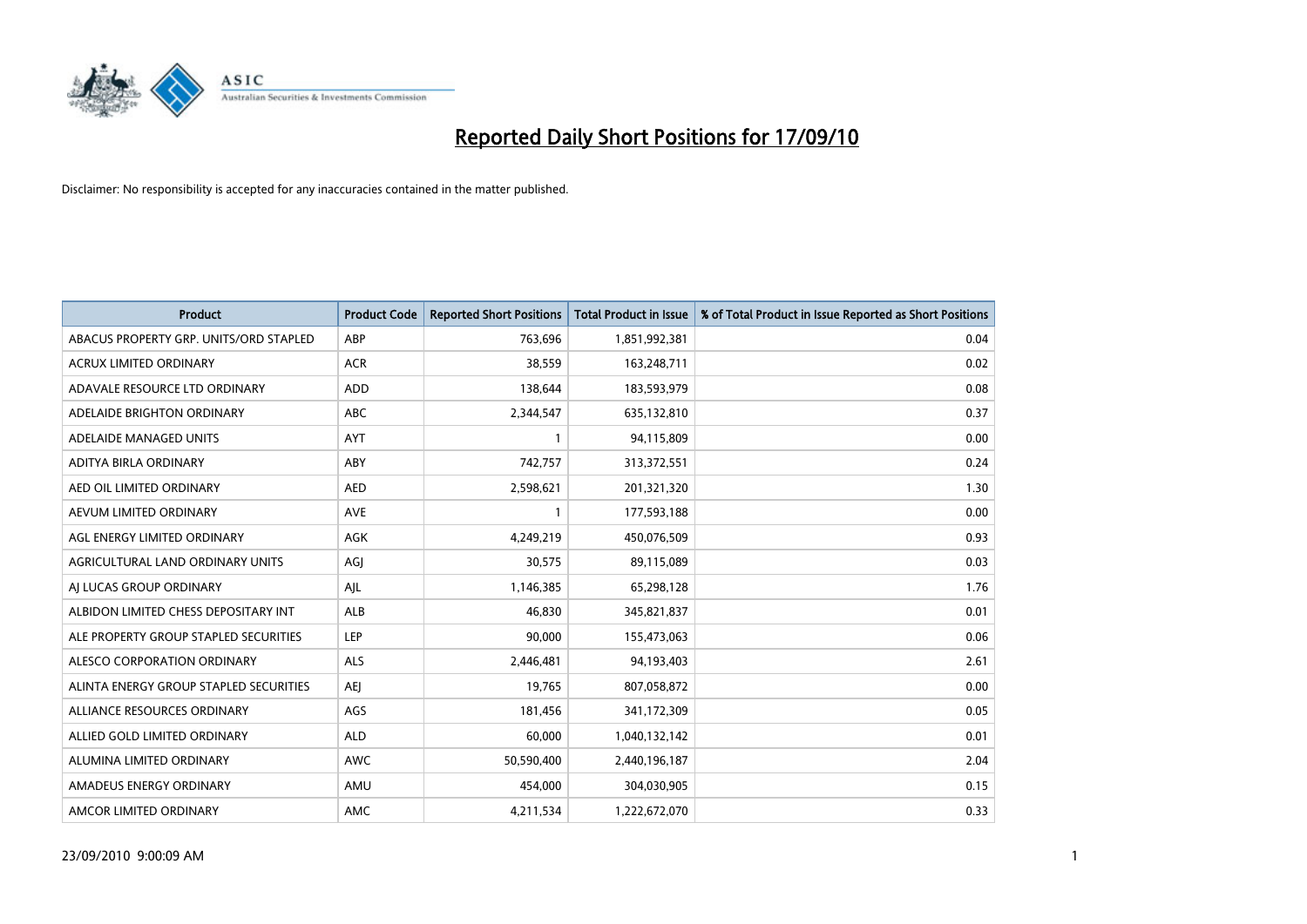

| <b>Product</b>                          | <b>Product Code</b> | <b>Reported Short Positions</b> | Total Product in Issue | % of Total Product in Issue Reported as Short Positions |
|-----------------------------------------|---------------------|---------------------------------|------------------------|---------------------------------------------------------|
| AMP CAPITAL CHINA ORDINARY UNITS        | <b>AGF</b>          | 50,000                          | 337,034,455            | 0.01                                                    |
| AMP LIMITED ORDINARY                    | AMP                 | 14,166,330                      | 2,071,925,423          | 0.66                                                    |
| AMPELLA MINING ORDINARY                 | <b>AMX</b>          | 274,635                         | 178,225,108            | 0.17                                                    |
| ANDEAN RESOURCES LTD ORDINARY           | <b>AND</b>          | 97,076                          | 543,257,867            | 0.01                                                    |
| ANSELL LIMITED ORDINARY                 | <b>ANN</b>          | 1,237,279                       | 132,871,402            | 0.93                                                    |
| ANTARES ENERGY LTD ORDINARY             | <b>AZZ</b>          | 942,464                         | 299,333,110            | 0.31                                                    |
| ANZ BANKING GRP LTD ORDINARY            | ANZ                 | 6,246,339                       | 2,559,418,024          | 0.24                                                    |
| APA GROUP STAPLED SECURITIES            | <b>APA</b>          | 6,242,604                       | 542,318,629            | 1.16                                                    |
| APEX MINERALS NL ORDINARY               | <b>AXM</b>          | 885,146                         | 3,567,819,909          | 0.02                                                    |
| APN EUROPEAN RETAIL UNITS STAPLED SEC.  | <b>AEZ</b>          | 11,832                          | 544,910,660            | 0.00                                                    |
| APN NEWS & MEDIA ORDINARY               | <b>APN</b>          | 9,368,475                       | 598,823,853            | 1.57                                                    |
| APOLLO GAS LIMITED ORDINARY             | <b>AZO</b>          | 71,180                          | 90,400,136             | 0.08                                                    |
| AQUARIUS PLATINUM. ORDINARY             | <b>AOP</b>          | 5,892,149                       | 463,231,008            | 1.26                                                    |
| AOUILA RESOURCES ORDINARY               | <b>AQA</b>          | 1,413,179                       | 322,853,936            | 0.42                                                    |
| ARAFURA RESOURCE LTD ORDINARY           | <b>ARU</b>          | 115,532                         | 290,640,342            | 0.04                                                    |
| ARB CORPORATION ORDINARY                | <b>ARP</b>          | 935                             | 72,481,302             | 0.00                                                    |
| ARDENT LEISURE GROUP STAPLED SECURITIES | AAD                 | 42,983                          | 312,836,274            | 0.01                                                    |
| ARISTOCRAT LEISURE ORDINARY             | <b>ALL</b>          | 25,782,722                      | 533,379,348            | 4.80                                                    |
| ASCIANO GROUP STAPLED SECURITIES        | <b>AIO</b>          | 12,344,245                      | 2,926,103,883          | 0.39                                                    |
| ASG GROUP LIMITED ORDINARY              | <b>ASZ</b>          | 300,911                         | 151,836,046            | 0.19                                                    |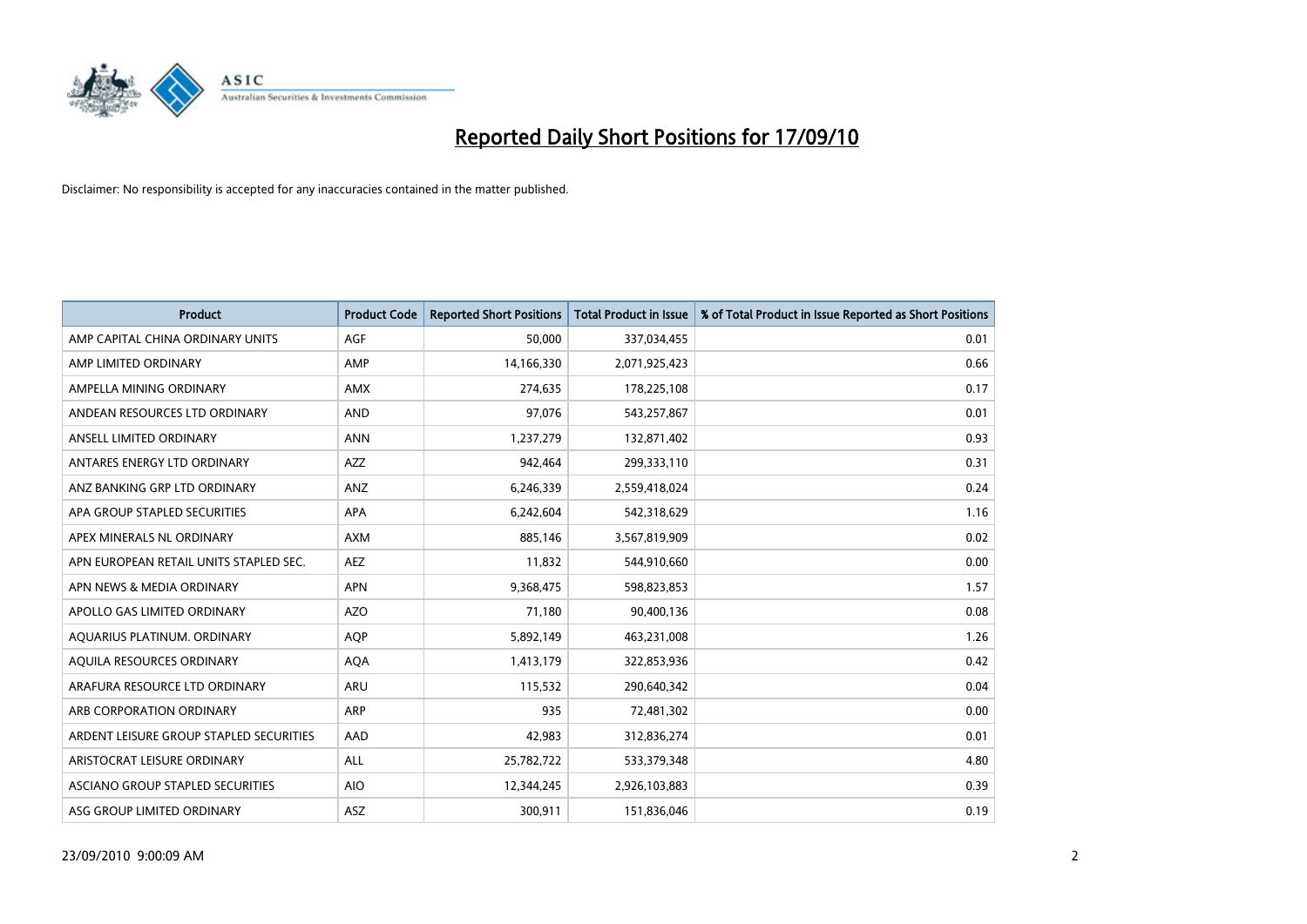

| <b>Product</b>                          | <b>Product Code</b> | <b>Reported Short Positions</b> | <b>Total Product in Issue</b> | % of Total Product in Issue Reported as Short Positions |
|-----------------------------------------|---------------------|---------------------------------|-------------------------------|---------------------------------------------------------|
| ASPEN GROUP ORD/UNITS STAPLED           | <b>APZ</b>          | 362,246                         | 583,934,711                   | 0.06                                                    |
| ASTRO JAP PROP GROUP STAPLED SECURITIES | AJA                 | 15,350                          | 508,212,161                   | 0.00                                                    |
| ASX LIMITED ORDINARY                    | <b>ASX</b>          | 4,139,440                       | 173,576,316                   | 2.40                                                    |
| ATLAS IRON LIMITED ORDINARY             | <b>AGO</b>          | 4,120,476                       | 540,009,119                   | 0.75                                                    |
| AUCKLAND INTERNATION ORDINARY           | AIA                 | 54                              | 1,310,392,831                 | 0.00                                                    |
| <b>AURORA OIL &amp; GAS ORDINARY</b>    | <b>AUT</b>          | 866,081                         | 276,690,342                   | 0.31                                                    |
| AUSDRILL LIMITED ORDINARY               | <b>ASL</b>          | 33,017                          | 254,290,140                   | 0.01                                                    |
| AUSENCO LIMITED ORDINARY                | <b>AAX</b>          | 3,521,758                       | 122,427,576                   | 2.88                                                    |
| <b>AUSTAL LIMITED ORDINARY</b>          | ASB                 | 236,342                         | 188,069,638                   | 0.12                                                    |
| <b>AUSTAR UNITED ORDINARY</b>           | <b>AUN</b>          | 11,414,076                      | 1,260,071,912                 | 0.91                                                    |
| AUSTBROKERS HOLDINGS ORDINARY           | <b>AUB</b>          | 2                               | 52,736,987                    | 0.00                                                    |
| AUSTEREO GROUP LTD. ORDINARY            | <b>AEO</b>          | 116,307                         | 344,798,708                   | 0.04                                                    |
| AUSTIN ENGINEERING ORDINARY             | ANG                 | 50,518                          | 71,314,403                    | 0.07                                                    |
| AUSTRALAND PROPERTY STAPLED SECURITY    | <b>ALZ</b>          | 161,707                         | 576,837,197                   | 0.02                                                    |
| AUSTRALIAN AGRICULT, ORDINARY           | <b>AAC</b>          | 4,604,166                       | 264,264,459                   | 1.74                                                    |
| AUSTRALIAN EDUCATION UNITS              | <b>AEU</b>          | 625,000                         | 134,973,383                   | 0.46                                                    |
| AUSTRALIAN INFRASTR. UNITS/ORDINARY     | AIX                 | 163,837                         | 620,733,944                   | 0.02                                                    |
| AUSTRALIAN MINES LTD ORDINARY           | <b>AUZ</b>          | 1,400,000                       | 6,981,662,168                 | 0.02                                                    |
| AUSTRALIAN PHARM, ORDINARY              | API                 | 801,828                         | 488,115,883                   | 0.16                                                    |
| AVEXA LIMITED ORDINARY                  | <b>AVX</b>          | 243,657                         | 847,688,779                   | 0.03                                                    |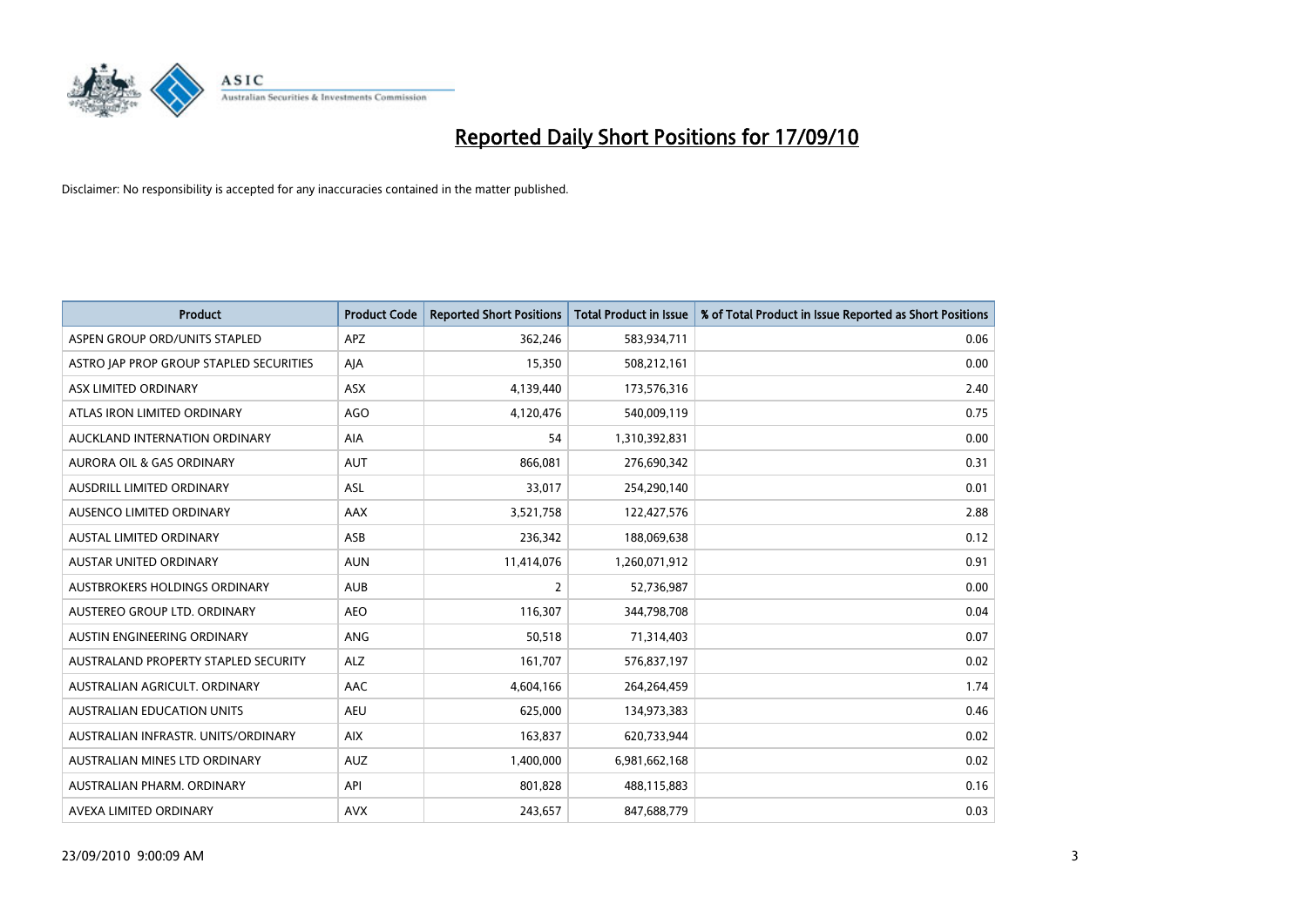

| <b>Product</b>                       | <b>Product Code</b> | <b>Reported Short Positions</b> | <b>Total Product in Issue</b> | % of Total Product in Issue Reported as Short Positions |
|--------------------------------------|---------------------|---------------------------------|-------------------------------|---------------------------------------------------------|
| <b>AVOCA RESOURCES ORDINARY</b>      | <b>AVO</b>          | 12,698,821                      | 290,892,011                   | 4.36                                                    |
| AWB LIMITED ORDINARY                 | AWB                 | 676.931                         | 817,304,356                   | 0.08                                                    |
| AWE LIMITED ORDINARY                 | <b>AWE</b>          | 773,624                         | 521,871,941                   | 0.15                                                    |
| AXA ASIA PACIFIC ORDINARY            | <b>AXA</b>          | 1,208,584                       | 2,067,095,545                 | 0.05                                                    |
| BANK OF QUEENSLAND. ORDINARY         | <b>BOO</b>          | 586.462                         | 215,681,127                   | 0.26                                                    |
| <b>BANNERMAN RESOURCES ORDINARY</b>  | <b>BMN</b>          | 1,034,090                       | 201,710,934                   | 0.51                                                    |
| <b>BASS STRAIT OIL CO ORDINARY</b>   | <b>BAS</b>          | 1.482                           | 291,030,250                   | 0.00                                                    |
| <b>BATAVIA MINING ORDINARY</b>       | <b>BTV</b>          | 2,500                           | 153,035,740                   | 0.00                                                    |
| <b>BAUXITE RESOURCE LTD ORDINARY</b> | <b>BAU</b>          | 44,797                          | 234,379,896                   | 0.02                                                    |
| BEACH ENERGY LIMITED ORDINARY        | <b>BPT</b>          | 1,370,212                       | 1,092,548,972                 | 0.12                                                    |
| BENDIGO AND ADELAIDE ORDINARY        | <b>BEN</b>          | 3,843,010                       | 354,523,668                   | 1.10                                                    |
| BENDIGO MINING LTD ORDINARY          | <b>BDG</b>          | 16,512,949                      | 509,712,735                   | 3.24                                                    |
| BERKELEY RESOURCES ORDINARY          | <b>BKY</b>          | 10.000                          | 137,590,319                   | 0.01                                                    |
| <b>BHP BILLITON LIMITED ORDINARY</b> | <b>BHP</b>          | 36,359,787                      | 3,356,081,497                 | 1.06                                                    |
| <b>BILLABONG ORDINARY</b>            | <b>BBG</b>          | 4,886,794                       | 253,122,552                   | 1.95                                                    |
| <b>BIOTA HOLDINGS ORDINARY</b>       | <b>BTA</b>          | 1,579,570                       | 179,878,356                   | 0.86                                                    |
| <b>BISALLOY STEEL ORDINARY</b>       | <b>BIS</b>          | 84,480                          | 216,455,965                   | 0.04                                                    |
| BKI INVESTMENT LTD ORDINARY          | BKI                 | 508                             | 420,919,092                   | 0.00                                                    |
| <b>BLACKTHORN RESOURCES ORDINARY</b> | <b>BTR</b>          | 35,848                          | 106,885,300                   | 0.03                                                    |
| <b>BLUESCOPE STEEL LTD ORDINARY</b>  | <b>BSL</b>          | 17,792,550                      | 1,823,322,017                 | 0.96                                                    |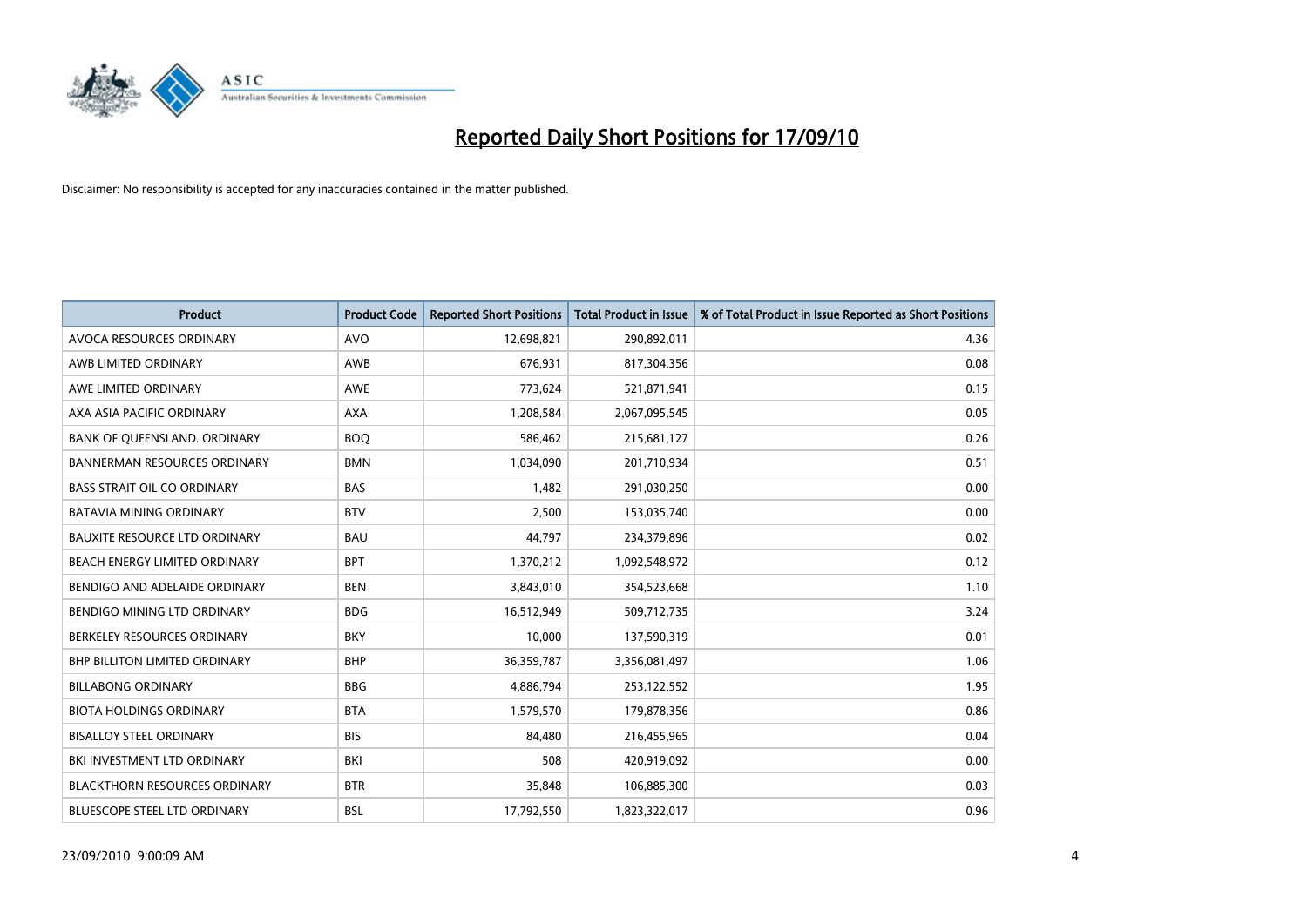

| <b>Product</b>                           | <b>Product Code</b> | <b>Reported Short Positions</b> | <b>Total Product in Issue</b> | % of Total Product in Issue Reported as Short Positions |
|------------------------------------------|---------------------|---------------------------------|-------------------------------|---------------------------------------------------------|
| <b>BOART LONGYEAR ORDINARY</b>           | <b>BLY</b>          | 3,153,627                       | 461,163,412                   | 0.67                                                    |
| <b>BOOM LOGISTICS ORDINARY</b>           | <b>BOL</b>          | 377,999                         | 460,795,156                   | 0.08                                                    |
| BORAL LIMITED, ORDINARY                  | <b>BLD</b>          | 22,594,867                      | 718,853,617                   | 3.13                                                    |
| BOTSWANA METALS LTD ORDINARY             | <b>BML</b>          | 7,000                           | 106,087,760                   | 0.01                                                    |
| <b>BOW ENERGY LIMITED ORDINARY</b>       | <b>BOW</b>          | 2,588,888                       | 280,607,187                   | 0.92                                                    |
| <b>BRADKEN LIMITED ORDINARY</b>          | <b>BKN</b>          | 565,355                         | 139,346,259                   | 0.41                                                    |
| <b>BRAMBLES LIMITED ORDINARY</b>         | <b>BXB</b>          | 14,657,892                      | 1,422,577,065                 | 1.00                                                    |
| <b>BREVILLE GROUP LTD ORDINARY</b>       | <b>BRG</b>          | 2,740                           | 129,515,322                   | 0.00                                                    |
| <b>BRICKWORKS LIMITED ORDINARY</b>       | <b>BKW</b>          | 9,391                           | 147,235,904                   | 0.00                                                    |
| <b>BROCKMAN RESOURCES ORDINARY</b>       | <b>BRM</b>          | 167,346                         | 141,588,151                   | 0.13                                                    |
| BT INVESTMENT MNGMNT ORDINARY            | <b>BTT</b>          | 543,614                         | 160,000,000                   | 0.34                                                    |
| <b>BUNNINGS WAREHOUSE ORDINARY UNITS</b> | <b>BWP</b>          | 422,001                         | 427,042,646                   | 0.10                                                    |
| <b>BURU ENERGY ORDINARY</b>              | <b>BRU</b>          | 171,612                         | 182,769,813                   | 0.09                                                    |
| CABCHARGE AUSTRALIA ORDINARY             | CAB                 | 2,700,039                       | 120,437,014                   | 2.22                                                    |
| CALTEX AUSTRALIA ORDINARY                | <b>CTX</b>          | 6,510,354                       | 270,000,000                   | 2.43                                                    |
| <b>CAMPBELL BROTHERS ORDINARY</b>        | <b>CPB</b>          | 526,624                         | 63,517,495                    | 0.82                                                    |
| CAPE LAMBERT RES LTD ORDINARY            | <b>CFE</b>          | 263,097                         | 593,166,467                   | 0.04                                                    |
| <b>CARBON ENERGY ORDINARY</b>            | <b>CNX</b>          | 474,546                         | 609,497,650                   | 0.07                                                    |
| <b>CARDNO LIMITED ORDINARY</b>           | CDD                 | 12,795                          | 105,599,600                   | 0.01                                                    |
| CARNARVON PETROLEUM ORDINARY             | <b>CVN</b>          | 1,909,251                       | 686,759,634                   | 0.27                                                    |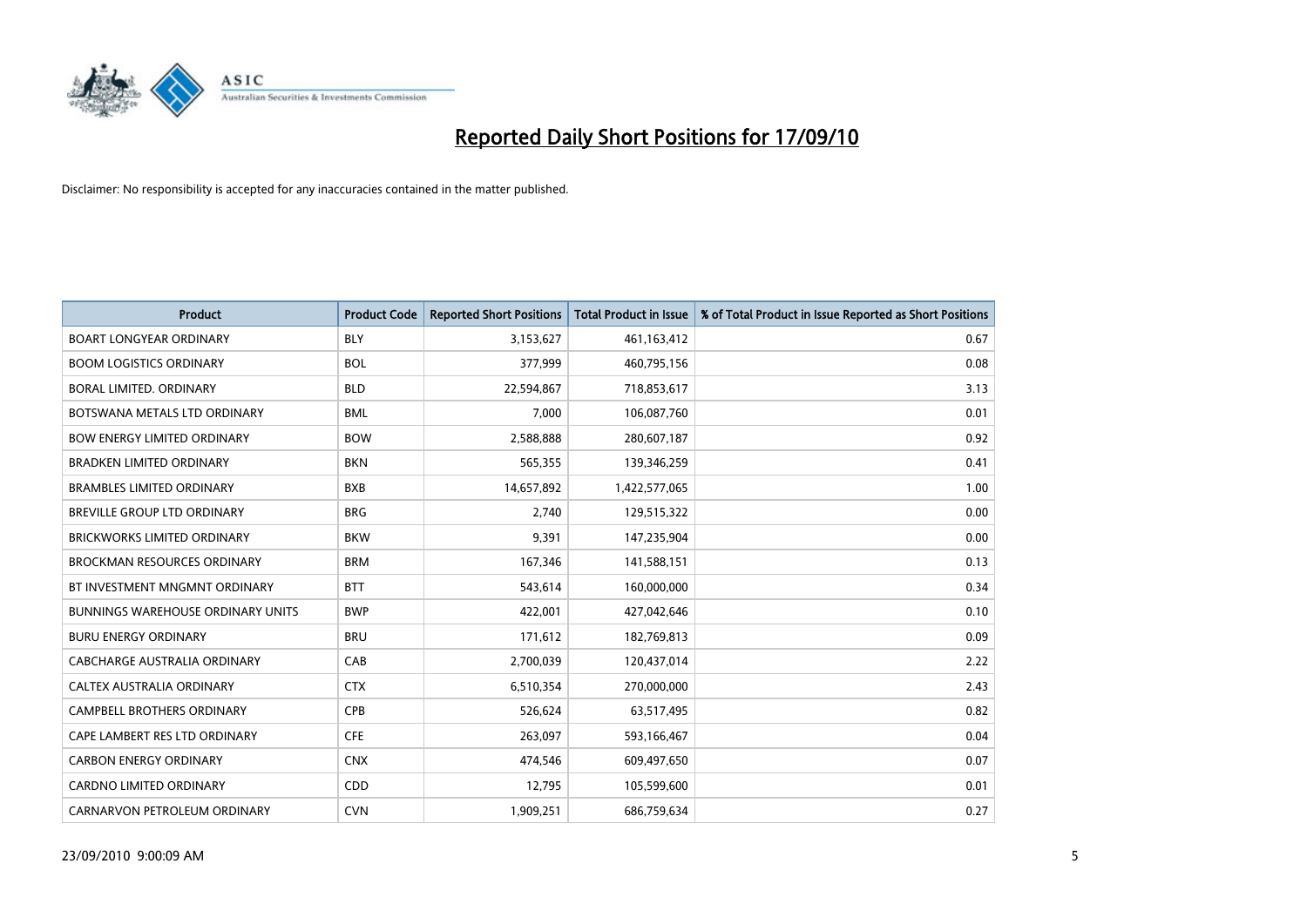

| <b>Product</b>                                | <b>Product Code</b> | <b>Reported Short Positions</b> | Total Product in Issue | % of Total Product in Issue Reported as Short Positions |
|-----------------------------------------------|---------------------|---------------------------------|------------------------|---------------------------------------------------------|
| <b>CARNEGIE WAVE ENERGY ORDINARY</b>          | <b>CWE</b>          | 83,000                          | 565,237,627            | 0.01                                                    |
| CARPATHIAN RESOURCES ORDINARY                 | <b>CPN</b>          | 75,000                          | 265,533,501            | 0.03                                                    |
| CARPENTARIA EXP. LTD ORDINARY                 | CAP                 | 9,777                           | 93,821,301             | 0.01                                                    |
| CARSALES.COM LTD ORDINARY                     | <b>CRZ</b>          | 1,010,973                       | 232,500,800            | 0.44                                                    |
| CASH CONVERTERS ORD/DIV ACCESS                | CCV                 | 17,624                          | 379,761,025            | 0.00                                                    |
| <b>CASPIAN OIL &amp; GAS ORDINARY</b>         | CIG                 | 50,000                          | 1,331,500,513          | 0.00                                                    |
| CATALPA RESOURCES ORDINARY                    | <b>CAH</b>          | 79,757                          | 162,752,409            | 0.05                                                    |
| <b>CEC GROUP LIMITED ORDINARY</b>             | <b>CEG</b>          | 1,750                           | 79,662,662             | 0.00                                                    |
| <b>CELLNET GROUP ORDINARY</b>                 | <b>CLT</b>          | 1,342                           | 73,122,185             | 0.00                                                    |
| <b>CENTENNIAL COAL ORDINARY</b>               | <b>CEY</b>          | 4,075,883                       | 395,028,737            | 1.04                                                    |
| CENTRAL PETROLEUM ORDINARY                    | <b>CTP</b>          | 11,455                          | 907,291,115            | 0.00                                                    |
| <b>CENTRO PROPERTIES UNITS/ORD STAPLED</b>    | <b>CNP</b>          | 280,379                         | 972,414,514            | 0.03                                                    |
| <b>CENTRO RETAIL GROUP STAPLED SECURITIES</b> | <b>CER</b>          | 668,059                         | 2,286,399,424          | 0.03                                                    |
| <b>CERAMIC FUEL CELLS ORDINARY</b>            | <b>CFU</b>          | 89,722                          | 1,125,111,376          | 0.01                                                    |
| <b>CFS RETAIL PROPERTY UNITS</b>              | <b>CFX</b>          | 58,858,829                      | 2,530,069,990          | 2.34                                                    |
| CGA MINING LIMITED ORDINARY                   | CGX                 | 220,056                         | 331,294,976            | 0.07                                                    |
| <b>CHALLENGER DIV.PRO. STAPLED UNITS</b>      | <b>CDI</b>          | 2,948                           | 913,426,007            | 0.00                                                    |
| CHALLENGER F.S.G.LTD ORDINARY                 | <b>CGF</b>          | 8,569,808                       | 499,473,232            | 1.70                                                    |
| <b>CHANDLER MACLEOD LTD ORDINARY</b>          | <b>CMG</b>          | 11,970                          | 421,812,960            | 0.00                                                    |
| CHARTER HALL GROUP STAPLED US PROHIBIT.       | <b>CHC</b>          | 536,194                         | 1,225,365,088          | 0.04                                                    |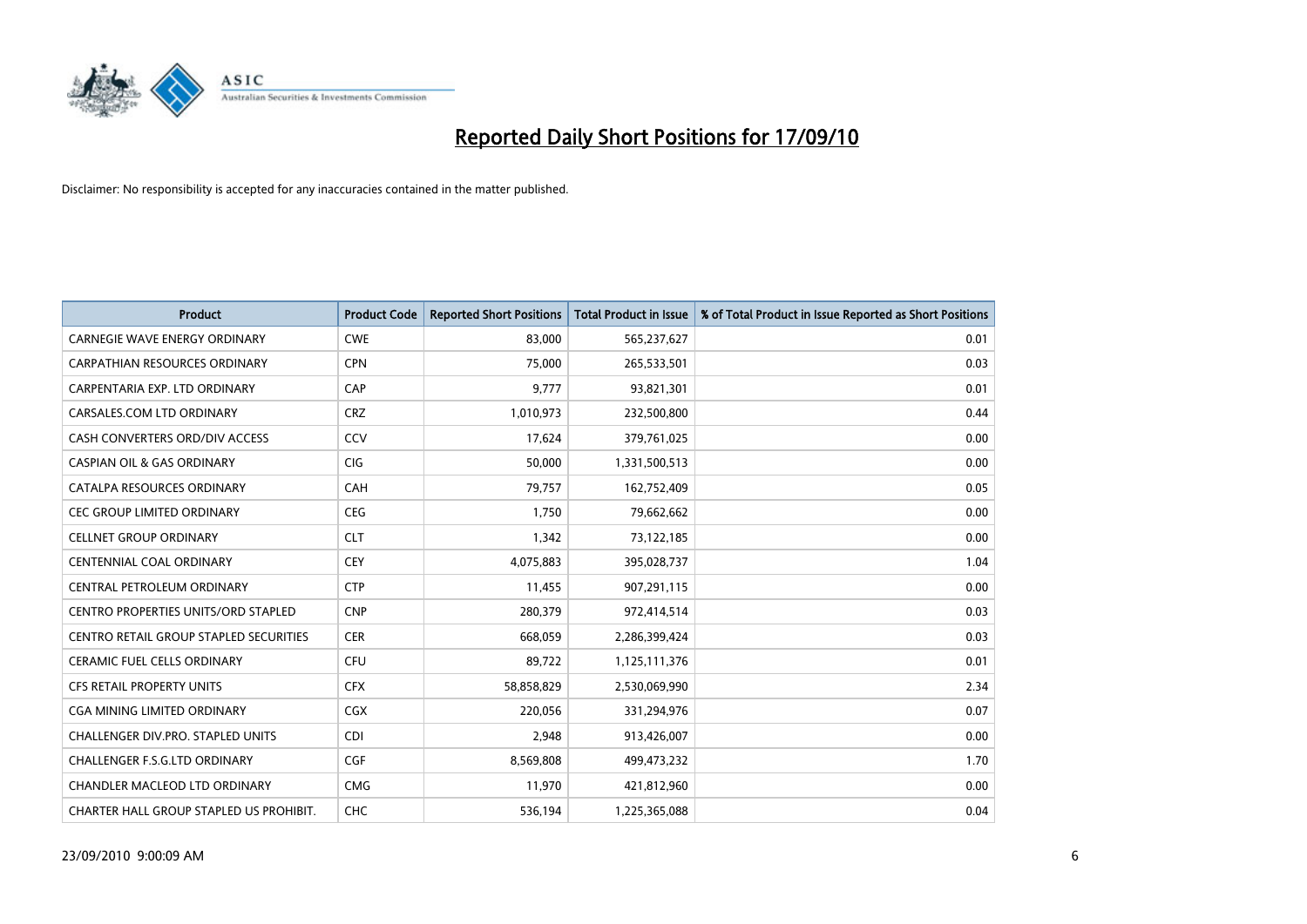

| <b>Product</b>                          | <b>Product Code</b> | <b>Reported Short Positions</b> | Total Product in Issue | % of Total Product in Issue Reported as Short Positions |
|-----------------------------------------|---------------------|---------------------------------|------------------------|---------------------------------------------------------|
| <b>CHARTER HALL OFFICE UNIT</b>         | COO                 | 1,629,140                       | 493,319,730            | 0.34                                                    |
| <b>CHARTER HALL RETAIL UNITS</b>        | <b>COR</b>          | 386,711                         | 305,810,723            | 0.12                                                    |
| CHEMGENEX PHARMACEUT ORDINARY           | <b>CXS</b>          | 221,509                         | 283,348,870            | 0.08                                                    |
| CITADEL RESOURCE GRP ORDINARY           | CGG                 | 3,312,241                       | 2,367,460,116          | 0.14                                                    |
| CITIGOLD CORP LTD ORDINARY              | <b>CTO</b>          | 2,164,286                       | 928,565,634            | 0.24                                                    |
| CLINUVEL PHARMACEUT, ORDINARY           | CUV                 | 41,277                          | 303,443,665            | 0.01                                                    |
| <b>CLOUGH LIMITED ORDINARY</b>          | <b>CLO</b>          | 255,903                         | 771,806,269            | 0.03                                                    |
| <b>COAL &amp; ALLIED ORDINARY</b>       | <b>CNA</b>          | 2,520                           | 86,584,735             | 0.00                                                    |
| COAL OF AFRICA LTD ORDINARY             | <b>CZA</b>          | 899,826                         | 530,514,663            | 0.16                                                    |
| <b>COALSPUR MINES LTD ORDINARY</b>      | <b>CPL</b>          | 890,806                         | 379,088,134            | 0.24                                                    |
| COCA-COLA AMATIL ORDINARY               | <b>CCL</b>          | 3,786,783                       | 754,615,919            | 0.49                                                    |
| <b>COCHLEAR LIMITED ORDINARY</b>        | <b>COH</b>          | 700,463                         | 56,574,987             | 1.21                                                    |
| COCKATOO COAL ORDINARY                  | <b>COK</b>          | 1,199,162                       | 602,507,380            | 0.20                                                    |
| COEUR D'ALENE MINES. CDI 1:1            | <b>CXC</b>          | 1,000                           | 4,427,833              | 0.02                                                    |
| COMMONWEALTH BANK, ORDINARY             | <b>CBA</b>          | 18,106,565                      | 1,548,872,074          | 1.12                                                    |
| <b>COMMONWEALTH PROP ORDINARY UNITS</b> | <b>CPA</b>          | 19,995,945                      | 2,012,803,230          | 0.99                                                    |
| <b>COMPASS RESOURCES ORDINARY</b>       | <b>CMR</b>          | 101,480                         | 147,402,920            | 0.07                                                    |
| COMPUTERSHARE LTD ORDINARY              | <b>CPU</b>          | 4,737,728                       | 555,664,059            | 0.84                                                    |
| <b>CONNECTEAST GROUP STAPLED</b>        | <b>CEU</b>          | 32,094,771                      | 3,940,145,951          | 0.82                                                    |
| CONQUEST MINING ORDINARY                | <b>COT</b>          | 6,359,171                       | 353,151,103            | 1.80                                                    |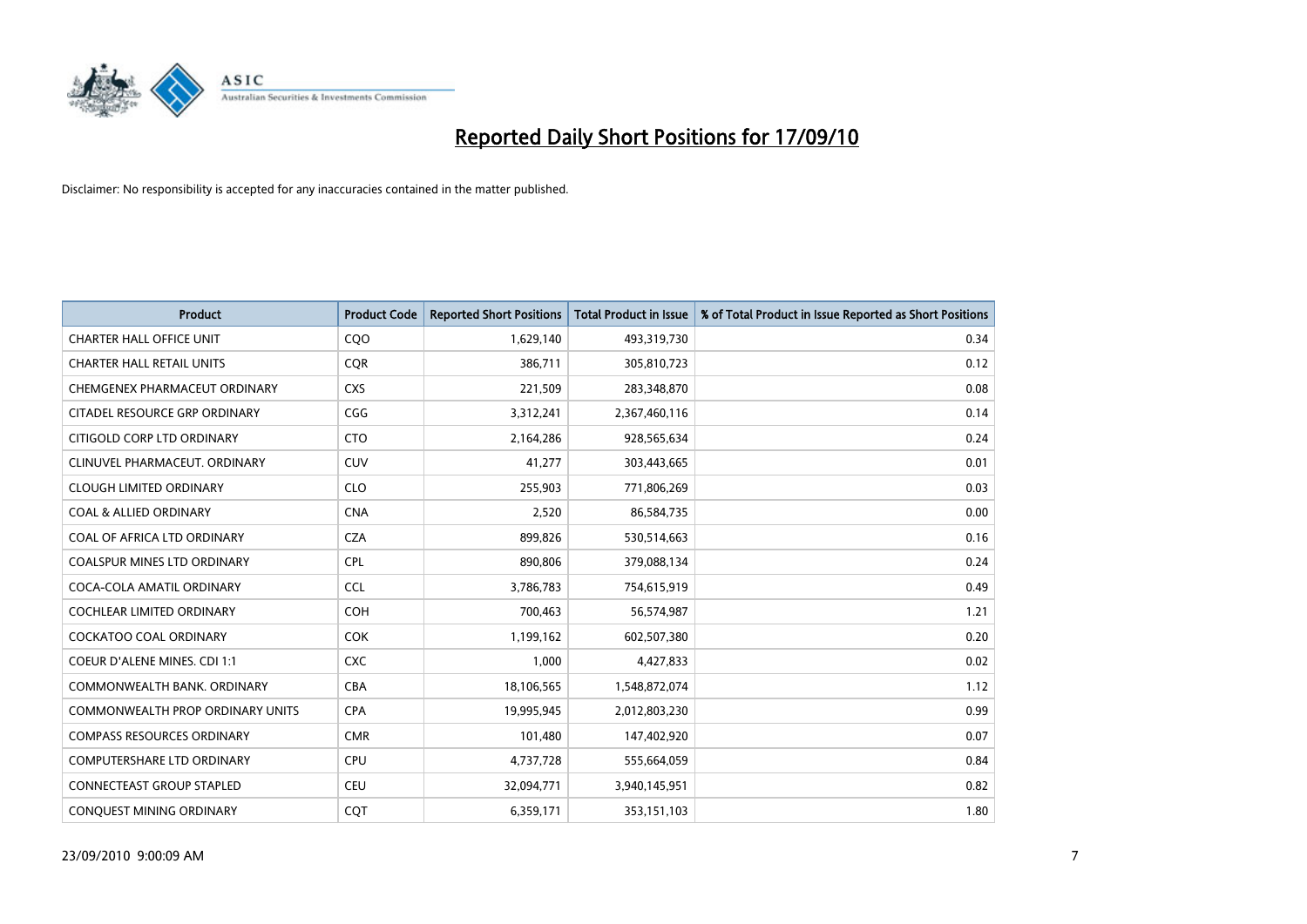

| <b>Product</b>                           | <b>Product Code</b> | <b>Reported Short Positions</b> | Total Product in Issue | % of Total Product in Issue Reported as Short Positions |
|------------------------------------------|---------------------|---------------------------------|------------------------|---------------------------------------------------------|
| CONSOLIDATED MEDIA, ORDINARY             | <b>CMI</b>          | 3,132,025                       | 596,758,471            | 0.53                                                    |
| CONTANGO MICROCAP ORDINARY               | <b>CTN</b>          | 7,500                           | 150,088,688            | 0.00                                                    |
| COOPER ENERGY LTD ORDINARY               | <b>COE</b>          | 54,702                          | 292,576,001            | 0.02                                                    |
| COPPER STRIKE LTD ORDINARY               | <b>CSE</b>          | 714                             | 116,455,571            | 0.00                                                    |
| <b>COUNT FINANCIAL ORDINARY</b>          | COU                 | 1,382,550                       | 260,258,799            | 0.53                                                    |
| <b>CRANE GROUP LIMITED ORDINARY</b>      | <b>CRG</b>          | 3,209,518                       | 78,286,427             | 4.06                                                    |
| <b>CROMWELL GROUP STAPLED SECURITIES</b> | <b>CMW</b>          | 138,643                         | 901,468,478            | 0.02                                                    |
| <b>CROWN LIMITED ORDINARY</b>            | <b>CWN</b>          | 4,445,742                       | 753,555,290            | 0.59                                                    |
| <b>CSG LIMITED ORDINARY</b>              | CSV                 | 344,346                         | 244,257,695            | 0.15                                                    |
| <b>CSL LIMITED ORDINARY</b>              | <b>CSL</b>          | 11,264,902                      | 549,967,860            | 2.03                                                    |
| <b>CSR LIMITED ORDINARY</b>              | <b>CSR</b>          | 4,019,008                       | 1,517,907,314          | 0.25                                                    |
| <b>CUDECO LIMITED ORDINARY</b>           | CDU                 | 686,894                         | 136,065,740            | 0.52                                                    |
| <b>CUSTOMERS LIMITED ORDINARY</b>        | CUS                 | 152,847                         | 135,521,531            | 0.11                                                    |
| DART ENERGY LTD ORDINARY                 | <b>DTE</b>          | 1,067,282                       | 419,748,184            | 0.25                                                    |
| DAVID JONES LIMITED ORDINARY             | <b>DJS</b>          | 17,892,147                      | 510,945,759            | 3.50                                                    |
| DECMIL GROUP LIMITED ORDINARY            | <b>DCG</b>          | 17,397                          | 123,754,568            | 0.01                                                    |
| DEEP YELLOW LIMITED ORDINARY             | <b>DYL</b>          | 2,649,011                       | 1,125,814,458          | 0.23                                                    |
| DEVINE LIMITED ORDINARY                  | <b>DVN</b>          | 1,000                           | 634,918,223            | 0.00                                                    |
| DEXUS PROPERTY GROUP STAPLED UNITS       | <b>DXS</b>          | 17,580,288                      | 4,839,024,176          | 0.36                                                    |
| DISCOVERY METALS LTD ORDINARY            | <b>DML</b>          | 343,122                         | 302,202,585            | 0.11                                                    |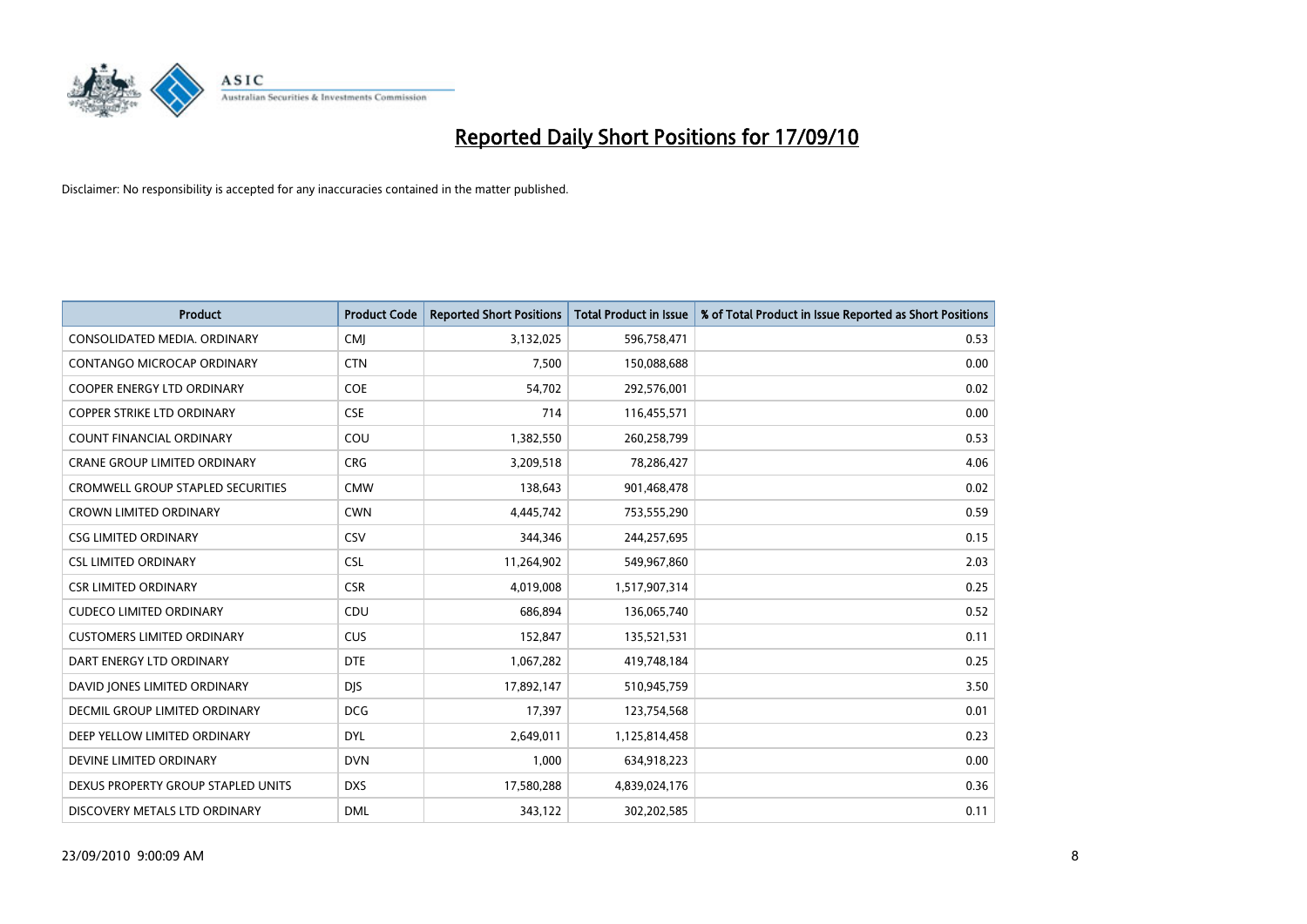

| <b>Product</b>                            | <b>Product Code</b> | <b>Reported Short Positions</b> | <b>Total Product in Issue</b> | % of Total Product in Issue Reported as Short Positions |
|-------------------------------------------|---------------------|---------------------------------|-------------------------------|---------------------------------------------------------|
| <b>DOMINION MINING ORDINARY</b>           | <b>DOM</b>          | 282,738                         | 103,327,059                   | 0.28                                                    |
| DOMINO PIZZA ENTERPR ORDINARY             | <b>DMP</b>          | $\overline{2}$                  | 68,407,674                    | 0.00                                                    |
| DOWNER EDI LIMITED ORDINARY               | <b>DOW</b>          | 2,995,484                       | 338,466,351                   | 0.88                                                    |
| DUET GROUP STAPLED US PROHIBIT.           | <b>DUE</b>          | 1,742,004                       | 887,304,690                   | 0.20                                                    |
| DULUXGROUP LIMITED ORDINARY               | <b>DLX</b>          | 9,733                           | 366,945,710                   | 0.00                                                    |
| <b>EASTERN STAR GAS ORDINARY</b>          | <b>ESG</b>          | 4,345,193                       | 991,302,041                   | 0.42                                                    |
| EDT RETAIL TRUST UNITS                    | <b>EDT</b>          | 99,457                          | 4,700,290,868                 | 0.00                                                    |
| <b>ELDERS LIMITED ORDINARY</b>            | <b>ELD</b>          | 16,454,576                      | 448,598,480                   | 3.66                                                    |
| ELDORADO GOLD CORP CDI 1:1                | EAU                 | 22,709                          | 22,388,646                    | 0.10                                                    |
| ELIXIR PETROLEUM LTD ORDINARY             | <b>EXR</b>          | 324,400                         | 188,988,472                   | 0.17                                                    |
| <b>EMECO HOLDINGS ORDINARY</b>            | <b>EHL</b>          | 879,535                         | 631,237,586                   | 0.15                                                    |
| <b>ENERGY RESOURCES ORDINARY 'A'</b>      | <b>ERA</b>          | 688,496                         | 190,737,934                   | 0.35                                                    |
| <b>ENERGY WORLD CORPOR, ORDINARY</b>      | <b>EWC</b>          | 6,647,800                       | 1,561,166,672                 | 0.42                                                    |
| <b>ENTEK ENERGY LTD ORDINARY</b>          | <b>ETE</b>          | 489,903                         | 225,192,535                   | 0.22                                                    |
| <b>ENTELLECT SOLUTIONS ORDINARY</b>       | <b>ESN</b>          | 464.050                         | 1,740,334,200                 | 0.03                                                    |
| <b>ENVESTRA LIMITED ORDINARY</b>          | <b>ENV</b>          | 1,251,298                       | 1,386,827,962                 | 0.09                                                    |
| EQUINOX MINERALS LTD CHESS DEPOSITARY INT | EON                 | 4,996,945                       | 707,868,211                   | 0.69                                                    |
| <b>EVEREST FINANCIAL ORDINARY</b>         | <b>EFG</b>          | 4,300                           | 251,442,316                   | 0.00                                                    |
| EXTRACT RESOURCES ORDINARY                | <b>EXT</b>          | 1,672,932                       | 243,302,298                   | 0.67                                                    |
| FAIRFAX MEDIA LTD ORDINARY                | <b>FXI</b>          | 280,557,219                     | 2,351,955,725                 | 11.92                                                   |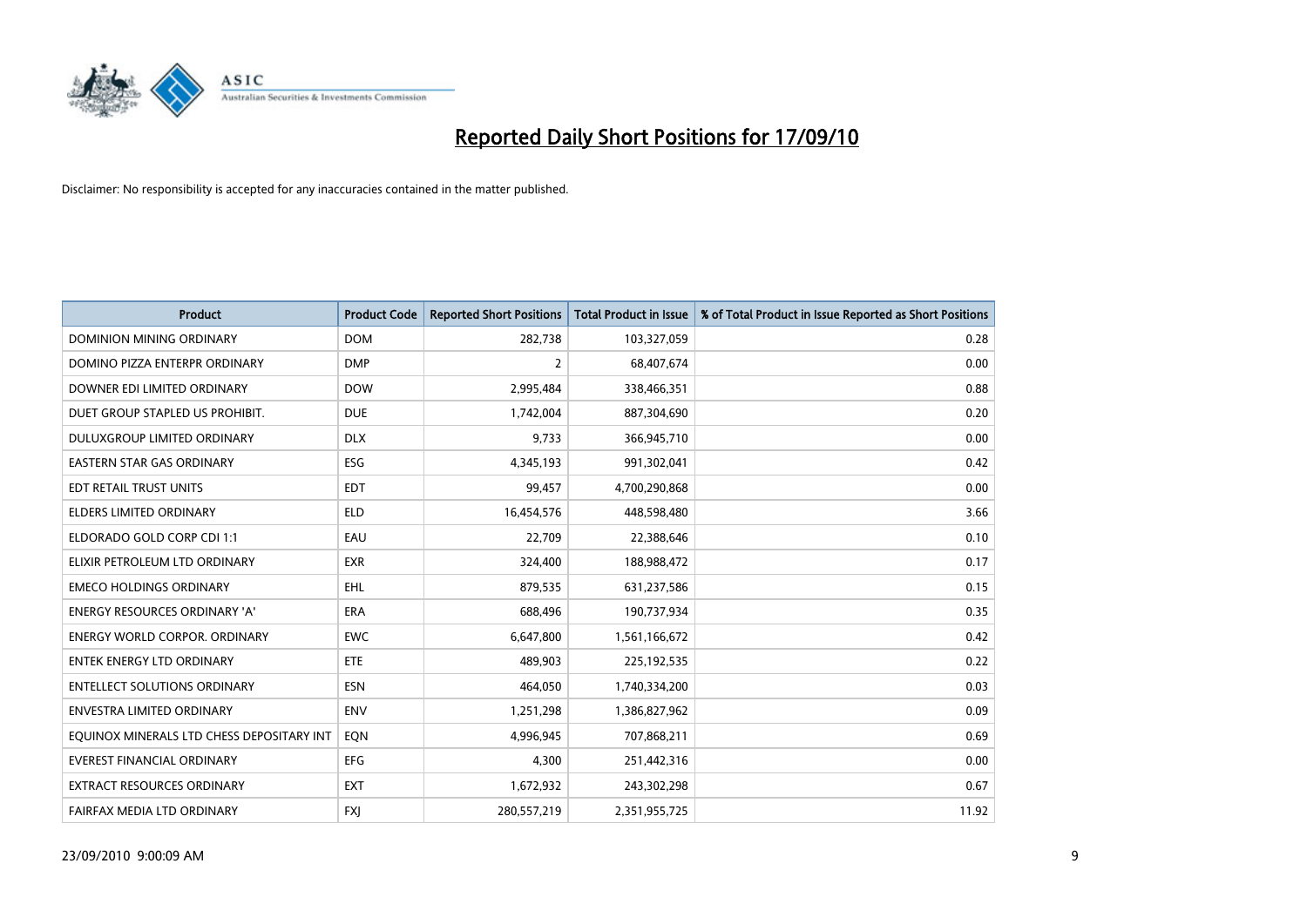

| <b>Product</b>                        | <b>Product Code</b> | <b>Reported Short Positions</b> | <b>Total Product in Issue</b> | % of Total Product in Issue Reported as Short Positions |
|---------------------------------------|---------------------|---------------------------------|-------------------------------|---------------------------------------------------------|
| <b>FANTASTIC HOLDINGS ORDINARY</b>    | <b>FAN</b>          | 3,000                           | 102,693,495                   | 0.00                                                    |
| <b>FERRAUS LIMITED ORDINARY</b>       | <b>FRS</b>          | 370                             | 202,695,137                   | 0.00                                                    |
| FISHER & PAYKEL APP. ORDINARY         | <b>FPA</b>          | 9,143,284                       | 724,235,162                   | 1.26                                                    |
| FISHER & PAYKEL H. ORDINARY           | <b>FPH</b>          | 1,271,811                       | 517,418,502                   | 0.25                                                    |
| FKP PROPERTY GROUP STAPLED SECURITIES | <b>FKP</b>          | 4,075,098                       | 1,166,821,398                 | 0.35                                                    |
| FLEETWOOD CORP ORDINARY               | <b>FWD</b>          | 86,397                          | 56,793,098                    | 0.14                                                    |
| FLETCHER BUILDING ORDINARY            | <b>FBU</b>          | 443,187                         | 611,250,393                   | 0.07                                                    |
| FLEXIGROUP LIMITED ORDINARY           | <b>FXL</b>          | 41.630                          | 270,818,164                   | 0.02                                                    |
| <b>FLIGHT CENTRE ORDINARY</b>         | <b>FLT</b>          | 2,650,546                       | 99,784,513                    | 2.65                                                    |
| FLINDERS MINES LTD ORDINARY           | <b>FMS</b>          | 20,659,883                      | 1,820,149,571                 | 1.14                                                    |
| <b>FORTE ENERGY NL ORDINARY</b>       | <b>FTE</b>          | 2,658,986                       | 580,658,031                   | 0.46                                                    |
| FORTESCUE METALS GRP ORDINARY         | <b>FMG</b>          | 23,247,431                      | 3,107,873,900                 | 0.73                                                    |
| <b>FOSTER'S GROUP ORDINARY</b>        | FGL                 | 5,308,587                       | 1,930,446,283                 | 0.29                                                    |
| FTD CORPORATION ORDINARY              | <b>FTD</b>          | 8,088                           | 100,421,069                   | 0.01                                                    |
| <b>FUNTASTIC LIMITED ORDINARY</b>     | <b>FUN</b>          | 322,528                         | 340,997,682                   | 0.09                                                    |
| G.U.D. HOLDINGS ORDINARY              | GUD                 | 149,166                         | 67,703,709                    | 0.22                                                    |
| <b>GEODYNAMICS LIMITED ORDINARY</b>   | GDY                 | 321,031                         | 292,840,219                   | 0.11                                                    |
| <b>GINDALBIE METALS LTD ORDINARY</b>  | <b>GBG</b>          | 7,426,496                       | 849,478,099                   | 0.87                                                    |
| <b>GIRALIA RESOURCES NL ORDINARY</b>  | <b>GIR</b>          | 315,032                         | 178,585,170                   | 0.17                                                    |
| <b>GLOBAL MINING ORDINARY</b>         | <b>GMI</b>          | 8,951                           | 191,820,968                   | 0.00                                                    |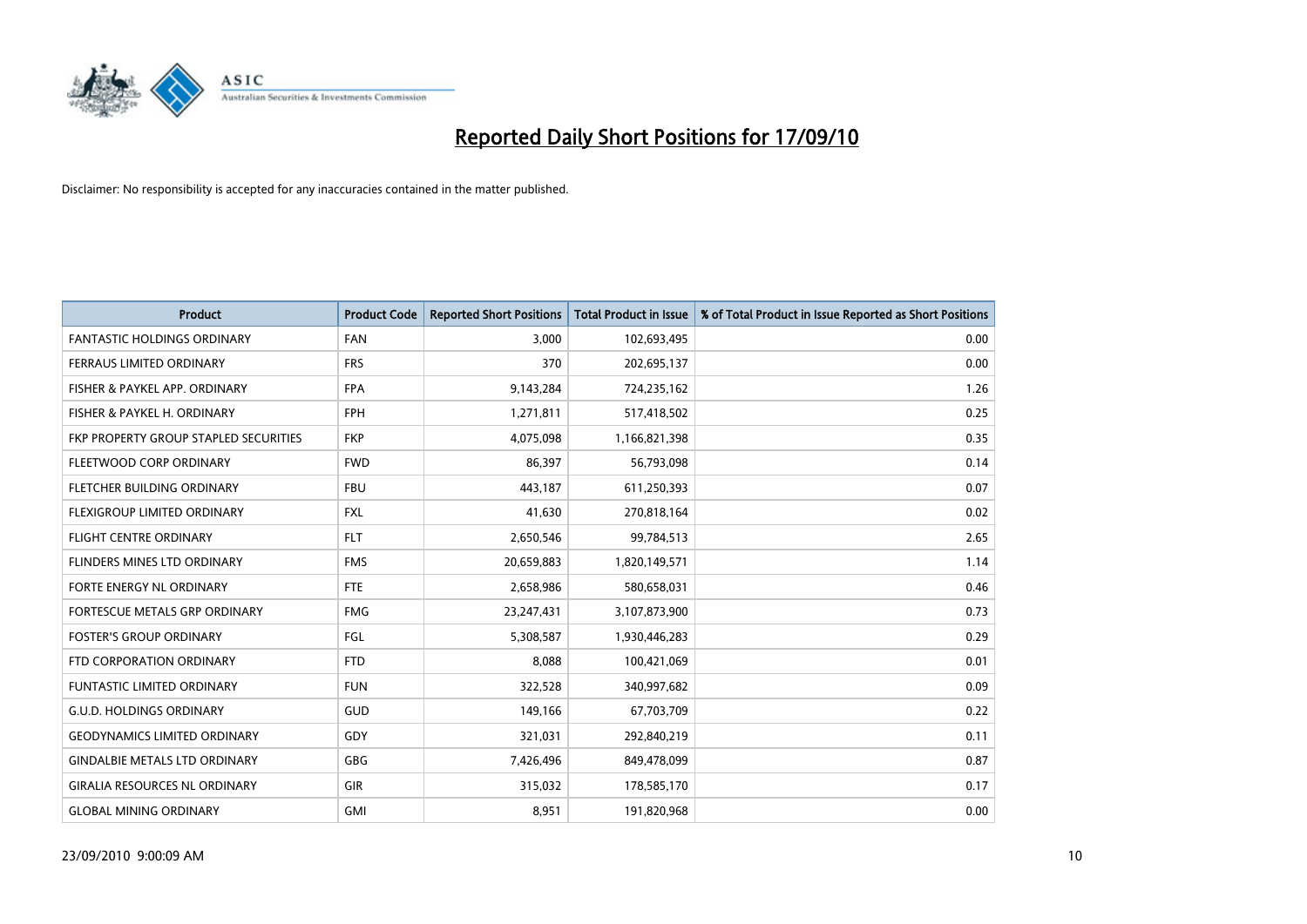

| <b>Product</b>                                   | <b>Product Code</b> | <b>Reported Short Positions</b> | Total Product in Issue | % of Total Product in Issue Reported as Short Positions |
|--------------------------------------------------|---------------------|---------------------------------|------------------------|---------------------------------------------------------|
| <b>GLOUCESTER COAL ORDINARY</b>                  | GCL                 | 278,978                         | 81,962,133             | 0.34                                                    |
| <b>GLOUCESTER COAL ORDINARY EX OFFER</b>         | <b>GCLN</b>         |                                 | 47,674,118             | 0.00                                                    |
| <b>GME RESOURCES LTD ORDINARY</b>                | <b>GME</b>          | 800                             | 302,352,750            | 0.00                                                    |
| <b>GOLDEN GATE PETROL ORDINARY</b>               | GGP                 | 11,538                          | 975,826,623            | 0.00                                                    |
| <b>GOLDEN WEST RESOURCE ORDINARY</b>             | <b>GWR</b>          | 1,617                           | 164,606,127            | 0.00                                                    |
| <b>GOODMAN FIELDER, ORDINARY</b>                 | <b>GFF</b>          | 13,111,271                      | 1,380,386,438          | 0.95                                                    |
| <b>GOODMAN GROUP STAPLED US PROHIBIT.</b>        | <b>GMG</b>          | 6,875,500                       | 6,369,751,394          | 0.10                                                    |
| <b>GPT GROUP STAPLED SEC.</b>                    | <b>GPT</b>          | 10,553,321                      | 1,855,529,431          | 0.56                                                    |
| <b>GRAINCORP LIMITED A CLASS ORDINARY</b>        | <b>GNC</b>          | 1,110,642                       | 198,318,900            | 0.56                                                    |
| <b>GRANGE RESOURCES, ORDINARY</b>                | <b>GRR</b>          | 2,236,616                       | 1,152,077,403          | 0.19                                                    |
| <b>GREENLAND MIN EN LTD ORDINARY</b>             | GGG                 | 113,500                         | 249,905,308            | 0.05                                                    |
| <b>GRYPHON MINERALS LTD ORDINARY</b>             | GRY                 | 570,668                         | 248,225,371            | 0.24                                                    |
| <b>GUINNESS PEAT GROUP. CHESS DEPOSITARY INT</b> | GPG                 | 55                              | 294,780,387            | 0.00                                                    |
| <b>GUNNS LIMITED ORDINARY</b>                    | <b>GNS</b>          | 11,164,542                      | 806,734,892            | 1.37                                                    |
| <b>GWA INTERNATIONAL ORDINARY</b>                | GWT                 | 3,744,984                       | 301,102,514            | 1.26                                                    |
| HARVEY NORMAN ORDINARY                           | <b>HVN</b>          | 36,249,288                      | 1,062,316,784          | 3.41                                                    |
| HASTIE GROUP LIMITED ORDINARY                    | <b>HST</b>          | 219,640                         | 239,716,924            | 0.09                                                    |
| HASTINGS DIVERSIFIED STAPLED SECURITY            | <b>HDF</b>          | 325,402                         | 513,336,482            | 0.06                                                    |
| HEALTHSCOPE LIMITED ORDINARY                     | <b>HSP</b>          | 729,340                         | 317,335,186            | 0.22                                                    |
| <b>HEARTWARE INT INC CDI 35:1</b>                | <b>HIN</b>          | 272,008                         | 72,583,000             | 0.37                                                    |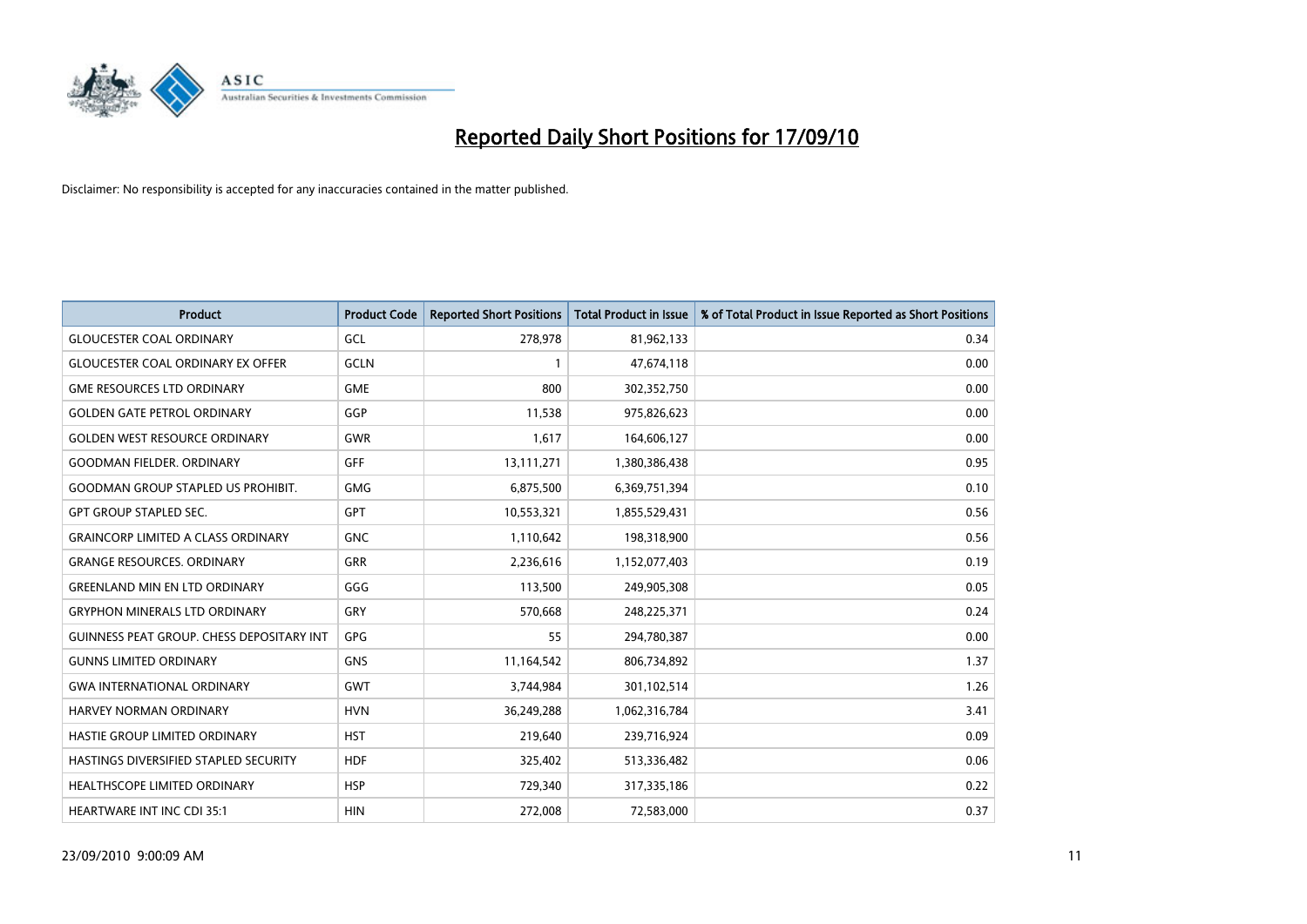

| <b>Product</b>                       | <b>Product Code</b> | <b>Reported Short Positions</b> | <b>Total Product in Issue</b> | % of Total Product in Issue Reported as Short Positions |
|--------------------------------------|---------------------|---------------------------------|-------------------------------|---------------------------------------------------------|
| <b>HENDERSON GROUP CDI 1:1</b>       | <b>HGG</b>          | 7,680,708                       | 566,751,863                   | 1.36                                                    |
| HFA HOLDINGS LIMITED ORDINARY        | <b>HFA</b>          | 1,820,937                       | 469,330,170                   | 0.38                                                    |
| <b>HIGHLANDS PACIFIC ORDINARY</b>    | <b>HIG</b>          | 2,382,826                       | 683,062,148                   | 0.35                                                    |
| HILLS INDUSTRIES LTD ORDINARY        | HIL                 | 1,067,171                       | 248,219,660                   | 0.43                                                    |
| HORIZON OIL LIMITED ORDINARY         | <b>HZN</b>          | 2,791,071                       | 1,130,311,515                 | 0.24                                                    |
| HUNNU COAL LIMITED ORDINARY          | <b>HUN</b>          | 491                             | 109,600,002                   | 0.00                                                    |
| <b>ICON ENERGY LIMITED ORDINARY</b>  | <b>ICN</b>          | 2,334,351                       | 439,801,394                   | 0.54                                                    |
| <b>IINET LIMITED ORDINARY</b>        | <b>IIN</b>          | 1,148,962                       | 151,948,119                   | 0.75                                                    |
| ILUKA RESOURCES ORDINARY             | ILU                 | 6,908,192                       | 418,700,517                   | 1.65                                                    |
| <b>IMDEX LIMITED ORDINARY</b>        | <b>IMD</b>          | 14,920                          | 195,047,128                   | 0.01                                                    |
| IMF (AUSTRALIA) LTD ORDINARY         | <b>IMF</b>          | 335,697                         | 122,496,819                   | 0.27                                                    |
| <b>IMX RESOURCES LTD ORDINARY</b>    | <b>IXR</b>          | 20,000                          | 260,252,803                   | 0.01                                                    |
| <b>INCITEC PIVOT ORDINARY</b>        | <b>IPL</b>          | 5,521,386                       | 1,628,730,107                 | 0.32                                                    |
| <b>INDAGO RESOURCES LTD ORDINARY</b> | IDG                 | 8,179                           | 87,764,795                    | 0.01                                                    |
| <b>INDEPENDENCE GROUP ORDINARY</b>   | <b>IGO</b>          | 400,528                         | 113,813,539                   | 0.35                                                    |
| <b>INDOPHIL RESOURCES ORDINARY</b>   | <b>IRN</b>          | 355,617                         | 423,428,803                   | 0.08                                                    |
| <b>INDUSTREA LIMITED ORDINARY</b>    | <b>IDL</b>          | 1,254,187                       | 956,668,877                   | 0.12                                                    |
| INFIGEN ENERGY STAPLED SECURITIES    | <b>IFN</b>          | 3,347,908                       | 760,374,428                   | 0.43                                                    |
| ING INDUSTRIAL FUND UNITS            | <b>IIF</b>          | 14,628,390                      | 2,592,249,647                 | 0.55                                                    |
| ING OFFICE FUND STAPLED SECURITIES   | <b>IOF</b>          | 1,573,517                       | 2,729,071,212                 | 0.06                                                    |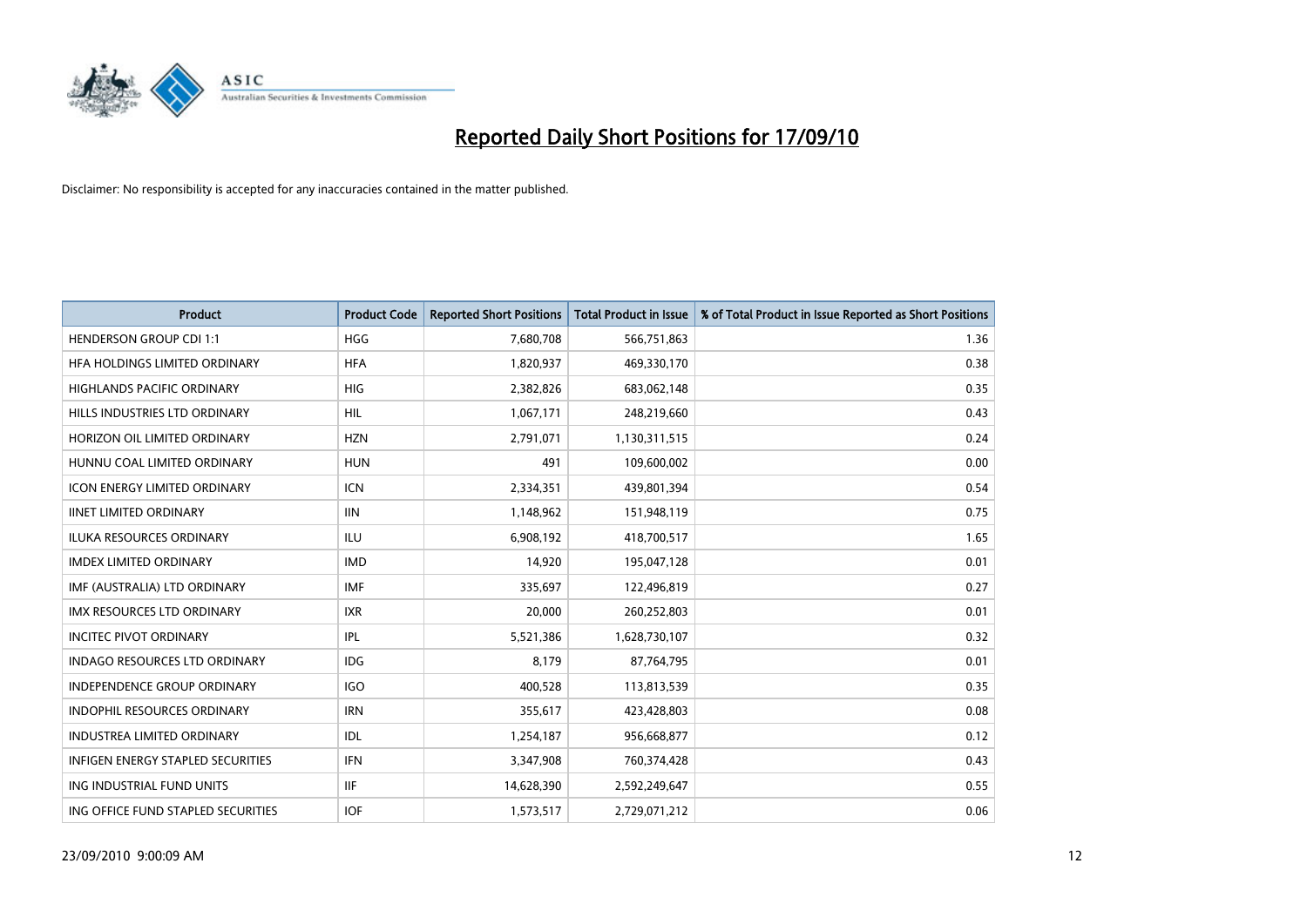

| <b>Product</b>                                  | <b>Product Code</b> | <b>Reported Short Positions</b> | Total Product in Issue | % of Total Product in Issue Reported as Short Positions |
|-------------------------------------------------|---------------------|---------------------------------|------------------------|---------------------------------------------------------|
| ING RE COM GROUP STAPLED SECURITIES             | <b>ILF</b>          | 9,075                           | 441,029,194            | 0.00                                                    |
| <b>INSURANCE AUSTRALIA ORDINARY</b>             | <b>IAG</b>          | 4,810,103                       | 2,078,994,021          | 0.22                                                    |
| INTEGRA MINING LTD, ORDINARY                    | <b>IGR</b>          | 1,628,158                       | 755,792,394            | 0.21                                                    |
| INTOLL GROUP STAPLED SECURITIES                 | <b>ITO</b>          | 16,393,454                      | 2,261,732,048          | 0.72                                                    |
| <b>INTREPID MINES ORDINARY</b>                  | <b>IAU</b>          | 650.849                         | 431,368,680            | 0.15                                                    |
| <b>INVOCARE LIMITED ORDINARY</b>                | <b>IVC</b>          | 904,772                         | 102,069,091            | 0.89                                                    |
| <b>ION LIMITED ORDINARY</b>                     | <b>ION</b>          | 164,453                         | 256,365,105            | 0.06                                                    |
| <b>IOOF HOLDINGS LTD ORDINARY</b>               | <b>IFL</b>          | 1,745,168                       | 229,794,395            | 0.74                                                    |
| <b>IRESS MARKET TECH. ORDINARY</b>              | <b>IRE</b>          | 2,019,541                       | 126,018,142            | 1.60                                                    |
| <b>IRON ORE HOLDINGS ORDINARY</b>               | <b>IOH</b>          | 46.361                          | 135,381,616            | 0.03                                                    |
| <b>ISHARES MSCI EAFE CDI 1:1</b>                | <b>IVE</b>          | 76,019                          | 590,400,000            | 0.01                                                    |
| ISHARES MSCI EM MKTS CDI 1:1                    | <b>IEM</b>          | 60,151                          | 425,700,000            | 0.01                                                    |
| <b>ISOFT GROUP LIMITED ORDINARY</b>             | <b>ISF</b>          | 17,674,092                      | 1,066,683,511          | 1.67                                                    |
| <b>IVANHOE AUSTRALIA ORDINARY</b>               | <b>IVA</b>          |                                 | 414,514,603            | 0.00                                                    |
| <b>JABIRU METALS LTD ORDINARY</b>               | <b>JML</b>          | 469,704                         | 552,619,180            | 0.08                                                    |
| <b>JAMES HARDIE INDUST CHESS DEPOSITARY INT</b> | <b>IHX</b>          | 12,270,941                      | 435,726,268            | 2.79                                                    |
| <b>JAMESON RESOURCES ORDINARY</b>               | <b>JAL</b>          | 1,600,000                       | 63,885,910             | 2.50                                                    |
| <b>JB HI-FI LIMITED ORDINARY</b>                | <b>IBH</b>          | 6,052,013                       | 109,147,279            | 5.56                                                    |
| <b>KAGARA LTD ORDINARY</b>                      | KZL                 | 3,531,153                       | 707,789,717            | 0.50                                                    |
| KAROON GAS AUSTRALIA ORDINARY                   | <b>KAR</b>          | 730.403                         | 177,546,198            | 0.40                                                    |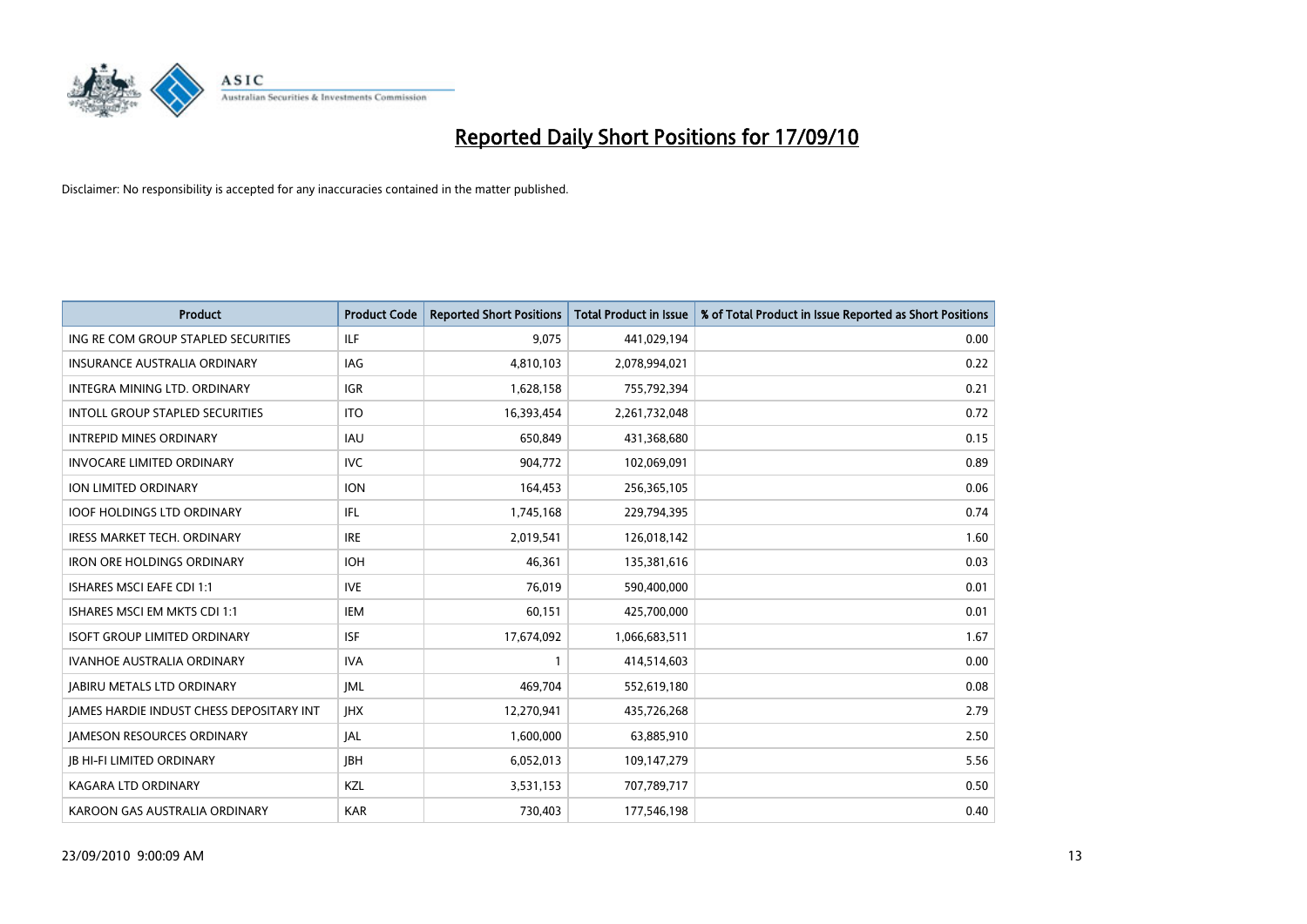

| <b>Product</b>                        | <b>Product Code</b> | <b>Reported Short Positions</b> | <b>Total Product in Issue</b> | % of Total Product in Issue Reported as Short Positions |
|---------------------------------------|---------------------|---------------------------------|-------------------------------|---------------------------------------------------------|
| KATHMANDU HOLD LTD ORDINARY           | <b>KMD</b>          | 546,058                         | 200,000,000                   | 0.27                                                    |
| <b>KEYBRIDGE CAPITAL ORDINARY</b>     | <b>KBC</b>          | 5,999                           | 172,070,564                   | 0.00                                                    |
| KIMBERLEY METALS LTD ORDINARY         | <b>KBL</b>          | 2.609                           | 94,490,816                    | 0.00                                                    |
| KINGSGATE CONSOLID. ORDINARY          | <b>KCN</b>          | 333,049                         | 100,749,116                   | 0.33                                                    |
| LEIGHTON HOLDINGS ORDINARY            | LEI                 | 3,492,428                       | 300,747,299                   | 1.17                                                    |
| LEND LEASE GROUP UNIT/ORD STAPLED     | LLC                 | 582,071                         | 565,558,754                   | 0.10                                                    |
| LIHIR GOLD LIMITED. ORDINARY          | LGL                 | 100,741                         | 2,368,729,935                 | 0.00                                                    |
| LINC ENERGY LTD ORDINARY              | <b>LNC</b>          | 1,312,736                       | 496,426,738                   | 0.26                                                    |
| <b>LYNAS CORPORATION ORDINARY</b>     | <b>LYC</b>          | 14,059,744                      | 1,656,999,093                 | 0.84                                                    |
| M2 TELECOMMUNICATION ORDINARY         | <b>MTU</b>          | 1,500                           | 121,820,195                   | 0.00                                                    |
| MAC SERVICES (THE) ORDINARY           | <b>MSL</b>          | 33,812                          | 165,966,692                   | 0.02                                                    |
| MACARTHUR COAL ORDINARY               | <b>MCC</b>          | 888,391                         | 292,483,075                   | 0.30                                                    |
| MACMAHON HOLDINGS ORDINARY            | <b>MAH</b>          | 6,102,152                       | 733,711,705                   | 0.83                                                    |
| MACO ATLAS ROADS GRP ORDINARY STAPLED | <b>MOA</b>          | 2,293,233                       | 452,345,907                   | 0.51                                                    |
| MACQUARIE GROUP LTD ORDINARY          | MQG                 | 5,318,320                       | 345,601,301                   | 1.54                                                    |
| <b>MANTRA RESOURCES ORDINARY</b>      | <b>MRU</b>          | 800                             | 130,229,188                   | 0.00                                                    |
| MAP GROUP STAPLED US PROHIBIT.        | <b>MAP</b>          | 2,776,477                       | 1,861,210,782                 | 0.13                                                    |
| <b>MARION ENERGY ORDINARY</b>         | <b>MAE</b>          | 374,994                         | 429,822,043                   | 0.09                                                    |
| MCMILLAN SHAKESPEARE ORDINARY         | <b>MMS</b>          | 270,931                         | 67,687,352                    | 0.41                                                    |
| MCPHERSON'S LTD ORDINARY              | <b>MCP</b>          | 5,670                           | 71,651,758                    | 0.01                                                    |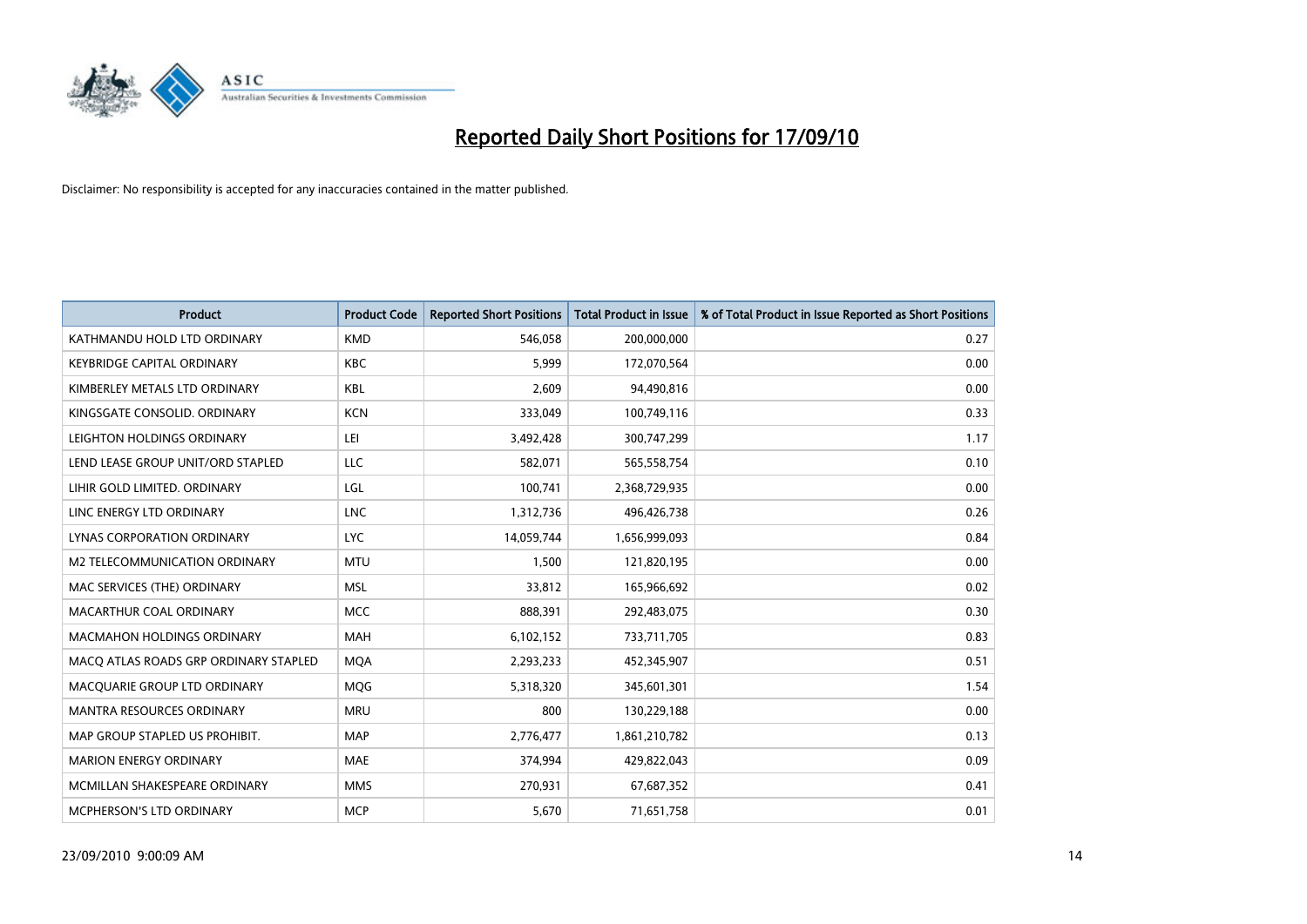

| <b>Product</b>                  | <b>Product Code</b> | <b>Reported Short Positions</b> | <b>Total Product in Issue</b> | % of Total Product in Issue Reported as Short Positions |
|---------------------------------|---------------------|---------------------------------|-------------------------------|---------------------------------------------------------|
| MEDUSA MINING LTD ORDINARY      | <b>MML</b>          | 44.004                          | 187,584,911                   | 0.02                                                    |
| MELBOURNE IT LIMITED ORDINARY   | <b>MLB</b>          | 150,630                         | 79,572,767                    | 0.19                                                    |
| MEO AUSTRALIA LTD ORDINARY      | <b>MEO</b>          | 564,170                         | 477,220,955                   | 0.12                                                    |
| <b>MERMAID MARINE ORDINARY</b>  | <b>MRM</b>          | 224,170                         | 187,284,825                   | 0.13                                                    |
| MESOBLAST LIMITED ORDINARY      | <b>MSB</b>          | 12,483                          | 154,940,556                   | 0.01                                                    |
| METALS X LIMITED ORDINARY       | <b>MLX</b>          | 326,940                         | 1,365,661,782                 | 0.03                                                    |
| METCASH LIMITED ORDINARY        | <b>MTS</b>          | 16,455,121                      | 767,434,251                   | 2.13                                                    |
| METGASCO LIMITED ORDINARY       | <b>MEL</b>          | 235,435                         | 250,803,468                   | 0.09                                                    |
| MICLYN EXP OFFSHR ORDINARY      | <b>MIO</b>          | 626,609                         | 271,700,000                   | 0.23                                                    |
| MINARA RESOURCES ORDINARY       | <b>MRE</b>          | 5,593,994                       | 1,167,783,517                 | 0.49                                                    |
| MINCOR RESOURCES NL ORDINARY    | <b>MCR</b>          | 593,067                         | 200,608,804                   | 0.29                                                    |
| MINERAL DEPOSITS ORDINARY       | <b>MDL</b>          | 845,014                         | 606,441,673                   | 0.14                                                    |
| MINERAL RESOURCES. ORDINARY     | <b>MIN</b>          | 384,700                         | 167,620,585                   | 0.23                                                    |
| MIRABELA NICKEL LTD ORDINARY    | <b>MBN</b>          | 9,758,116                       | 367, 162, 725                 | 2.66                                                    |
| MIRVAC GROUP STAPLED SECURITIES | <b>MGR</b>          | 6,115,573                       | 3,415,819,357                 | 0.17                                                    |
| MITCHELL COMMUNITCA, ORDINARY   | <b>MCU</b>          | 16,057                          | 301,761,208                   | 0.01                                                    |
| MOLOPO ENERGY LTD ORDINARY      | <b>MPO</b>          | 247,853                         | 250,972,584                   | 0.10                                                    |
| MONADELPHOUS GROUP ORDINARY     | <b>MND</b>          | 1,229,020                       | 87,521,827                    | 1.39                                                    |
| MOSAIC OIL NL ORDINARY          | <b>MOS</b>          | 41,742                          | 821,710,775                   | 0.01                                                    |
| MOUNT GIBSON IRON ORDINARY      | <b>MGX</b>          | 1,578,864                       | 1,079,570,693                 | 0.14                                                    |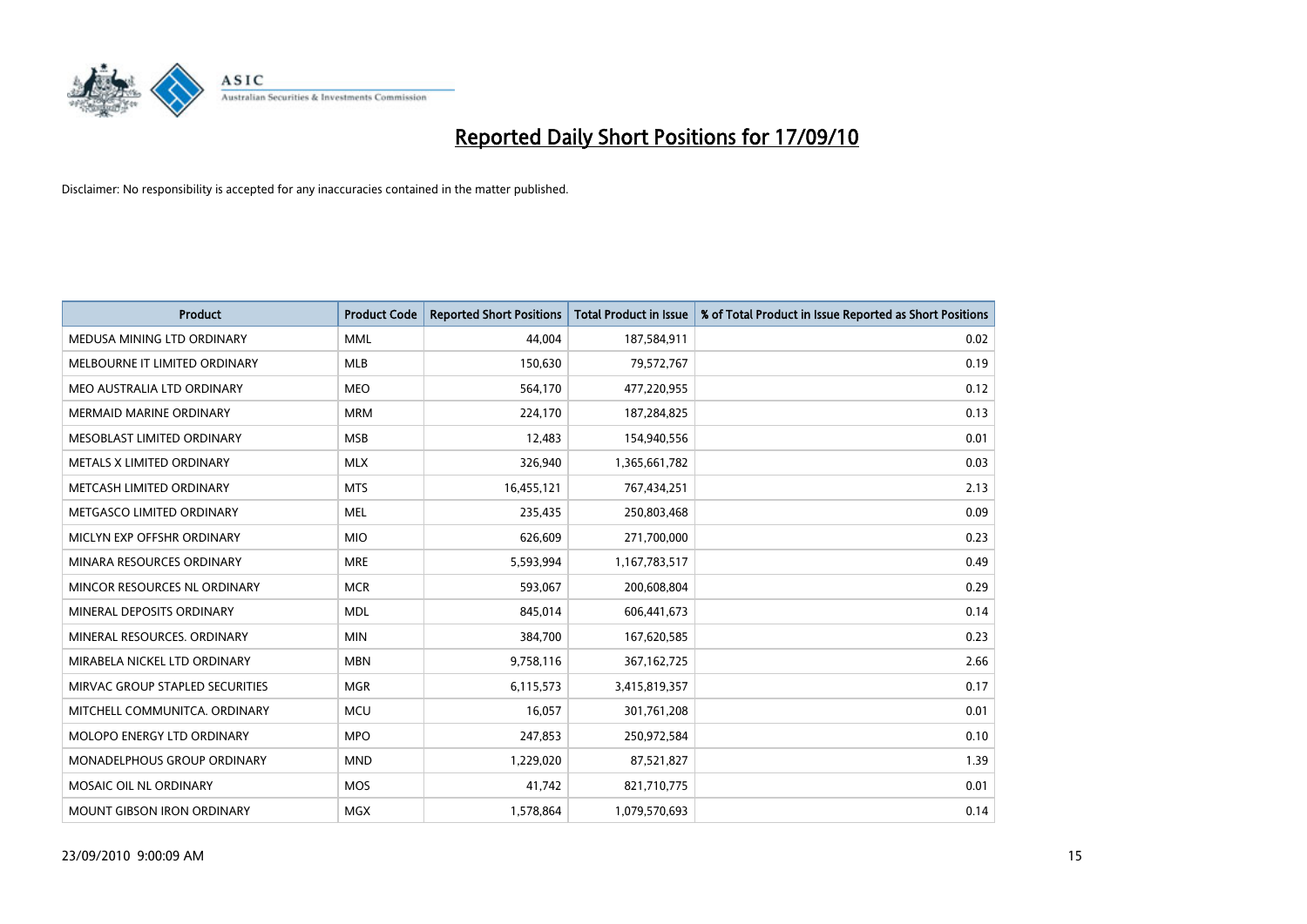

| <b>Product</b>                  | <b>Product Code</b> | <b>Reported Short Positions</b> | <b>Total Product in Issue</b> | % of Total Product in Issue Reported as Short Positions |
|---------------------------------|---------------------|---------------------------------|-------------------------------|---------------------------------------------------------|
| MURCHISON METALS LTD ORDINARY   | <b>MMX</b>          | 2,892,647                       | 435,384,268                   | 0.67                                                    |
| MYER HOLDINGS LTD ORDINARY      | <b>MYR</b>          | 11,169,019                      | 581,517,884                   | 1.92                                                    |
| <b>MYSTATE LIMITED ORDINARY</b> | <b>MYS</b>          | 1,400                           | 67,439,158                    | 0.00                                                    |
| NATIONAL AUST. BANK ORDINARY    | <b>NAB</b>          | 8,681,295                       | 2,133,279,168                 | 0.40                                                    |
| NATURAL FUEL LIMITED ORDINARY   | <b>NFL</b>          |                                 | 721,912                       | 0.00                                                    |
| NAVITAS LIMITED ORDINARY        | <b>NVT</b>          | 624,046                         | 342,361,526                   | 0.18                                                    |
| NEPTUNE MARINE ORDINARY         | <b>NMS</b>          | 1,188,350                       | 438,071,251                   | 0.27                                                    |
| NEW HOPE CORPORATION ORDINARY   | <b>NHC</b>          | 538,659                         | 830,230,549                   | 0.07                                                    |
| NEW STANDARD ENERGY ORDINARY    | <b>NSE</b>          | 159                             | 190,252,849                   | 0.00                                                    |
| NEWCREST MINING DEF EX LGL      | <b>NCMN</b>         | 307,030                         | 280,988,130                   | 0.12                                                    |
| NEWCREST MINING ORDINARY        | <b>NCM</b>          | 16,373,230                      | 483,499,363                   | 3.38                                                    |
| NEWS CORP A NON-VOTING CDI      | <b>NWSLV</b>        | 416,911                         | 1,828,171,596                 | 0.02                                                    |
| NEWS CORP B VOTING CDI          | <b>NWS</b>          | 7,462,531                       | 798,520,953                   | 0.91                                                    |
| NEXBIS LIMITED ORDINARY         | <b>NBS</b>          | 63,733                          | 498,972,940                   | 0.01                                                    |
| NEXUS ENERGY LIMITED ORDINARY   | <b>NXS</b>          | 5,794,096                       | 988,257,304                   | 0.57                                                    |
| NIB HOLDINGS LIMITED ORDINARY   | <b>NHF</b>          | 108,810                         | 495,431,427                   | 0.02                                                    |
| NICK SCALI LIMITED ORDINARY     | <b>NCK</b>          | 35,846                          | 81,000,000                    | 0.04                                                    |
| NIDO PETROLEUM ORDINARY         | <b>NDO</b>          | 5,479,668                       | 1,080,658,378                 | 0.51                                                    |
| NKWE PLATINUM 10C US COMMON     | <b>NKP</b>          | 104,403                         | 559,451,184                   | 0.02                                                    |
| NORTHERN CREST ORDINARY         | <b>NOC</b>          | 24,345                          | 116,074,781                   | 0.02                                                    |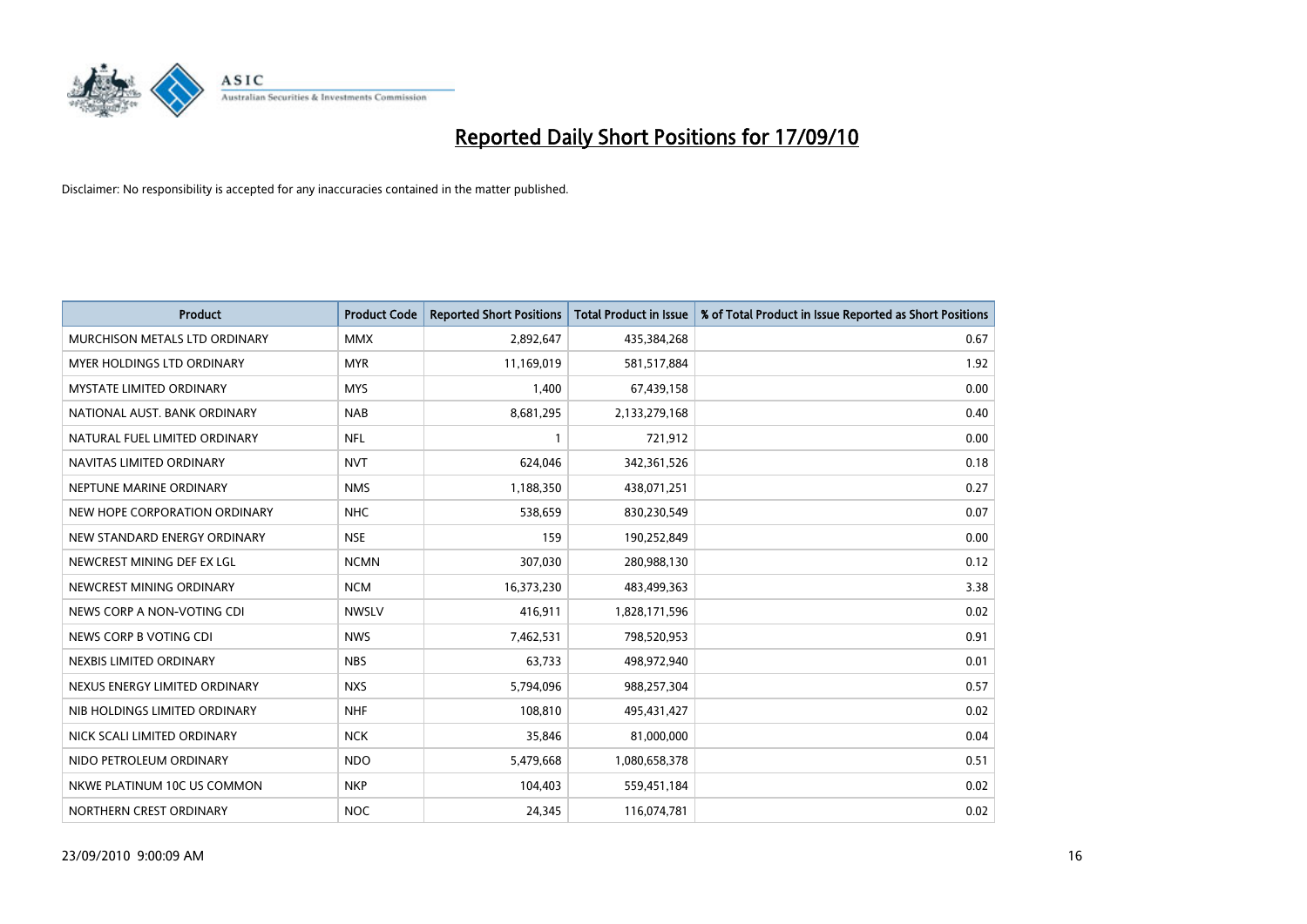

| <b>Product</b>                        | <b>Product Code</b> | <b>Reported Short Positions</b> | Total Product in Issue | % of Total Product in Issue Reported as Short Positions |
|---------------------------------------|---------------------|---------------------------------|------------------------|---------------------------------------------------------|
| NORTHERN IRON LTD ORDINARY            | <b>NFE</b>          | 712,249                         | 292,204,786            | 0.23                                                    |
| NORTON GOLD FIELDS ORDINARY           | NGF                 | 87,235                          | 625,821,158            | 0.01                                                    |
| NRW HOLDINGS LIMITED ORDINARY         | <b>NWH</b>          | 221,458                         | 251,223,000            | 0.08                                                    |
| NUFARM LIMITED ORDINARY               | <b>NUF</b>          | 5,488,828                       | 261,775,731            | 2.09                                                    |
| <b>OAKTON LIMITED ORDINARY</b>        | <b>OKN</b>          | 504,482                         | 93,622,235             | 0.54                                                    |
| OCEANAGOLD CORP. CHESS DEPOSITARY INT | <b>OGC</b>          | 524,912                         | 228,572,614            | 0.23                                                    |
| OCEANIA CAPITAL LTD ORDINARY          | <b>OCP</b>          | 2,500                           | 91,921,295             | 0.00                                                    |
| OIL SEARCH LTD ORDINARY               | OSH                 | 6,556,656                       | 1,308,279,222          | 0.47                                                    |
| OM HOLDINGS LIMITED ORDINARY          | <b>OMH</b>          | 1,397,422                       | 498,485,150            | 0.28                                                    |
| <b>ONESTEEL LIMITED ORDINARY</b>      | OST                 | 3,879,888                       | 1,331,703,666          | 0.27                                                    |
| ORICA LIMITED ORDINARY                | ORI                 | 3,418,517                       | 362,100,430            | 0.94                                                    |
| ORIGIN ENERGY ORDINARY                | <b>ORG</b>          | 3,684,648                       | 882,206,872            | 0.38                                                    |
| OROCOBRE LIMITED ORDINARY             | <b>ORE</b>          | 2,620                           | 91,061,996             | 0.00                                                    |
| OTTO ENERGY LIMITED ORDINARY          | OEL                 | 109,204                         | 1,134,540,071          | 0.01                                                    |
| OZ MINERALS ORDINARY                  | OZL                 | 97,515,925                      | 3,121,339,730          | 3.12                                                    |
| <b>PACIFIC BRANDS ORDINARY</b>        | <b>PBG</b>          | 7,598,690                       | 931,386,248            | 0.80                                                    |
| PALADIN ENERGY LTD ORDINARY           | PDN                 | 18,285,912                      | 718,423,382            | 2.53                                                    |
| PAN PACIFIC PETROL. ORDINARY          | PPP                 | 14                              | 588,612,110            | 0.00                                                    |
| PANAUST LIMITED ORDINARY              | <b>PNA</b>          | 10,850,990                      | 2,954,125,529          | 0.36                                                    |
| PANORAMIC RESOURCES ORDINARY          | PAN                 | 301,310                         | 205,587,842            | 0.14                                                    |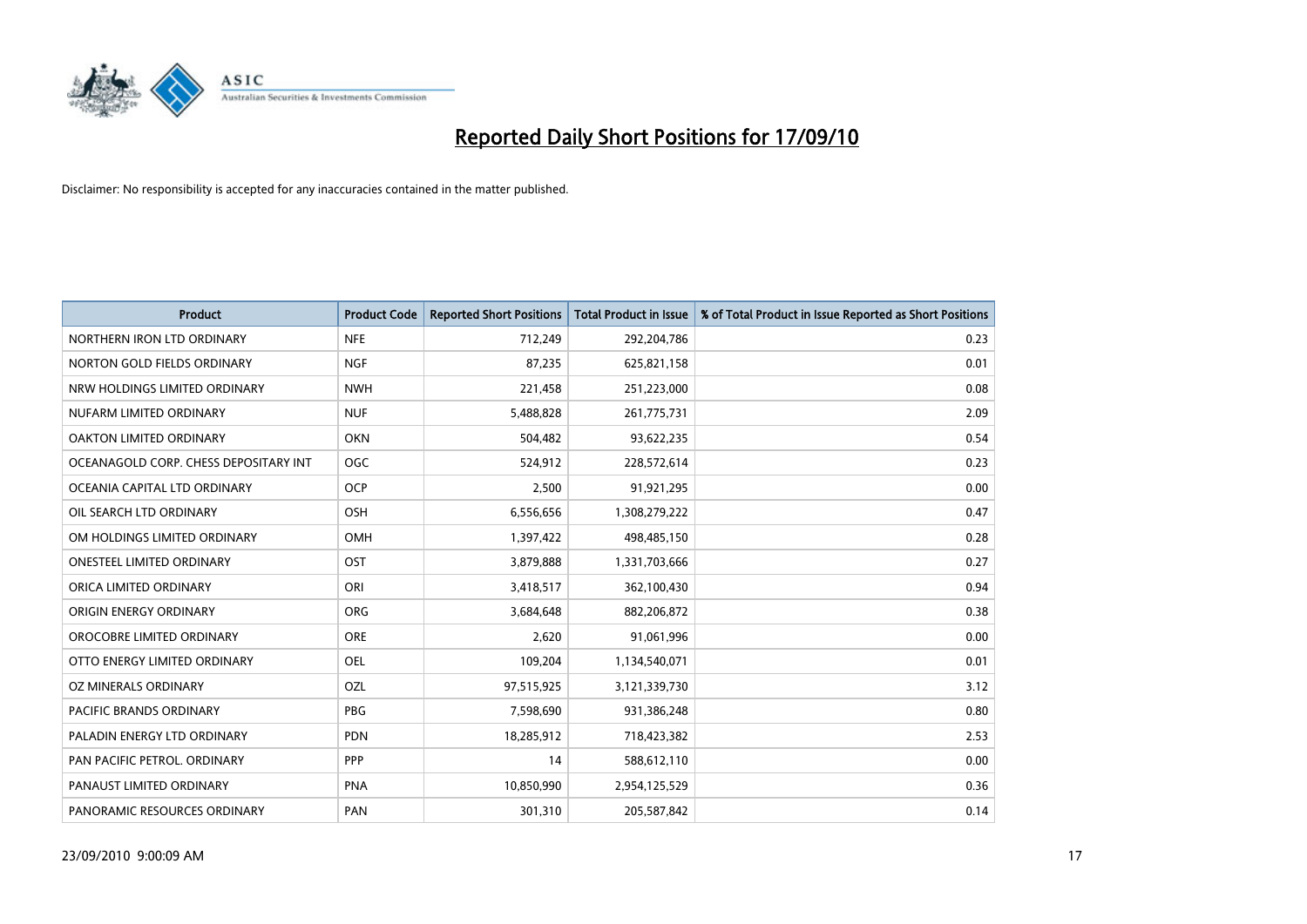

| <b>Product</b>                          | <b>Product Code</b> | <b>Reported Short Positions</b> | <b>Total Product in Issue</b> | % of Total Product in Issue Reported as Short Positions |
|-----------------------------------------|---------------------|---------------------------------|-------------------------------|---------------------------------------------------------|
| PAPERLINX LIMITED ORDINARY              | <b>PPX</b>          | 17,289,767                      | 603,580,761                   | 2.87                                                    |
| PAPERLINX SPS TRUST STEP UP PERP. PREF. | <b>PXUPA</b>        | 5,000                           | 2,850,000                     | 0.18                                                    |
| PATTIES FOODS LTD ORDINARY              | PFL                 |                                 | 138,908,853                   | 0.00                                                    |
| PEAK RESOURCES ORDINARY                 | <b>PEK</b>          | 100,000                         | 114,615,794                   | 0.09                                                    |
| PEET LIMITED ORDINARY                   | PPC                 | 136,047                         | 300,681,486                   | 0.04                                                    |
| PENINSULA MINERALS ORDINARY             | <b>PEN</b>          | 5,000                           | 1,631,755,018                 | 0.00                                                    |
| PERILYA LIMITED ORDINARY                | PEM                 | 451,895                         | 526,075,563                   | 0.09                                                    |
| PERPETUAL LIMITED ORDINARY              | PPT                 | 2,408,777                       | 43,428,063                    | 5.54                                                    |
| PERSEUS MINING LTD ORDINARY             | PRU                 | 21,700                          | 421,307,088                   | 0.01                                                    |
| PETSEC ENERGY ORDINARY                  | <b>PSA</b>          | 223,332                         | 231,283,622                   | 0.10                                                    |
| PHARMAXIS LTD ORDINARY                  | <b>PXS</b>          | 1,086,495                       | 225,721,734                   | 0.49                                                    |
| PHOTON GROUP LTD ORDINARY               | <b>PGA</b>          | 1,488,668                       | 187,440,645                   | 0.80                                                    |
| PIKE RIVER COAL ORDINARY                | <b>PRC</b>          | 376,320                         | 405,301,433                   | 0.09                                                    |
| PLATINUM ASSET ORDINARY                 | <b>PTM</b>          | 3,954,818                       | 561,347,878                   | 0.69                                                    |
| PLATINUM AUSTRALIA ORDINARY             | <b>PLA</b>          | 5,734,328                       | 321,130,521                   | 1.78                                                    |
| PLATINUM CAPITAL LTD ORDINARY           | <b>PMC</b>          |                                 | 163,719,799                   | 0.00                                                    |
| PMP LIMITED ORDINARY                    | <b>PMP</b>          | 1,071,114                       | 335,338,483                   | 0.31                                                    |
| PORT BOUVARD LIMITED ORDINARY           | PBD                 | 6,754                           | 593,868,295                   | 0.00                                                    |
| PREMIER INVESTMENTS ORDINARY            | <b>PMV</b>          | 160,904                         | 155,030,045                   | 0.11                                                    |
| PRIMARY HEALTH CARE ORDINARY            | <b>PRY</b>          | 10,729,683                      | 491,484,342                   | 2.18                                                    |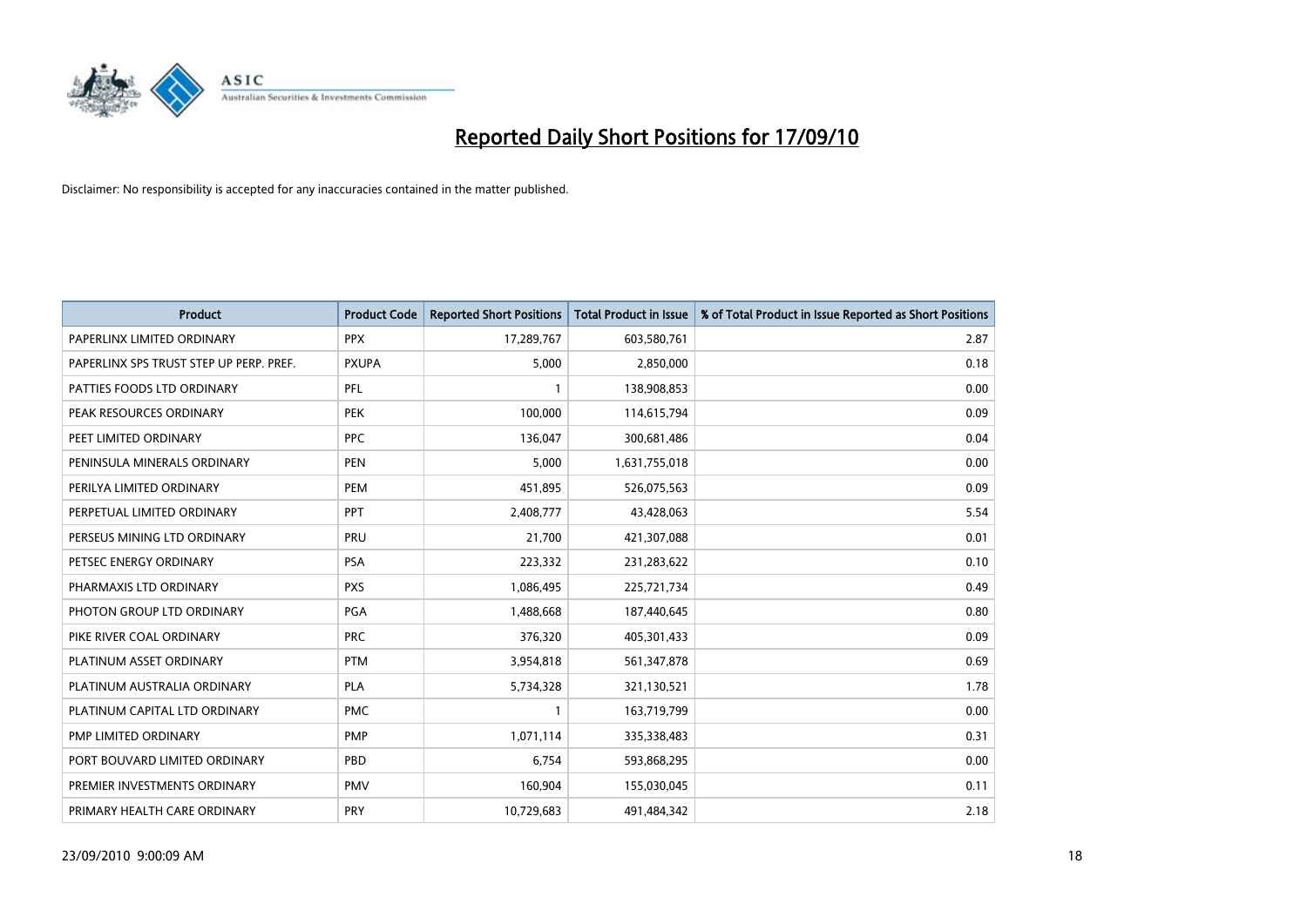

| <b>Product</b>                       | <b>Product Code</b> | <b>Reported Short Positions</b> | <b>Total Product in Issue</b> | % of Total Product in Issue Reported as Short Positions |
|--------------------------------------|---------------------|---------------------------------|-------------------------------|---------------------------------------------------------|
| PRIME INFR GROUP. STAPLED SECURITIES | PIH                 | 276,379                         | 351,776,795                   | 0.08                                                    |
| PRIME MEDIA GRP LTD ORDINARY         | <b>PRT</b>          | 2                               | 366,330,303                   | 0.00                                                    |
| PRIMEAG AUSTRALIA ORDINARY           | PAG                 | 326,508                         | 150,569,976                   | 0.22                                                    |
| PROGEN PHARMACEUTIC ORDINARY         | <b>PGL</b>          | 151,596                         | 24,709,097                    | 0.61                                                    |
| PROGRAMMED ORDINARY                  | <b>PRG</b>          | 352,856                         | 118,169,908                   | 0.30                                                    |
| PROSPERITY RESOURCES ORDINARY        | <b>PSP</b>          | 433,334                         | 276,425,373                   | 0.16                                                    |
| <b>PSIVIDA CORP CDI 1:1</b>          | <b>PVA</b>          | 6,878                           | 7,827,340                     | 0.09                                                    |
| <b>QANTAS AIRWAYS ORDINARY</b>       | QAN                 | 27,570,062                      | 2,265,123,620                 | 1.22                                                    |
| OBE INSURANCE GROUP ORDINARY         | <b>OBE</b>          | 22,648,767                      | 1,035,095,813                 | 2.18                                                    |
| RAMELIUS RESOURCES ORDINARY          | <b>RMS</b>          | 1,213,861                       | 291,208,795                   | 0.42                                                    |
| RAMSAY HEALTH CARE ORDINARY          | <b>RHC</b>          | 2,149,207                       | 202,081,252                   | 1.04                                                    |
| RANGE RESOURCES LTD ORDINARY         | <b>RRS</b>          | 1,250,000                       | 1,162,167,306                 | 0.11                                                    |
| <b>RCR TOMLINSON ORDINARY</b>        | <b>RCR</b>          | 68,067                          | 131,860,172                   | 0.05                                                    |
| <b>REA GROUP ORDINARY</b>            | <b>REA</b>          | 179,595                         | 128,439,366                   | 0.14                                                    |
| <b>RED FORK ENERGY ORDINARY</b>      | <b>RFE</b>          | 7,696                           | 139,535,000                   | 0.01                                                    |
| REDFLEX HOLDINGS ORDINARY            | <b>RDF</b>          | 858                             | 110,010,757                   | 0.00                                                    |
| REED RESOURCES LTD ORDINARY          | <b>RDR</b>          | 268,205                         | 192,271,768                   | 0.14                                                    |
| <b>REGIS RESOURCES ORDINARY</b>      | <b>RRL</b>          | 126,750                         | 414,487,125                   | 0.03                                                    |
| RESMED INC CDI 10:1                  | <b>RMD</b>          | 4,378,359                       | 1,516,163,980                 | 0.29                                                    |
| RESOLUTE MINING ORDINARY             | <b>RSG</b>          | 1,394,882                       | 392,736,732                   | 0.35                                                    |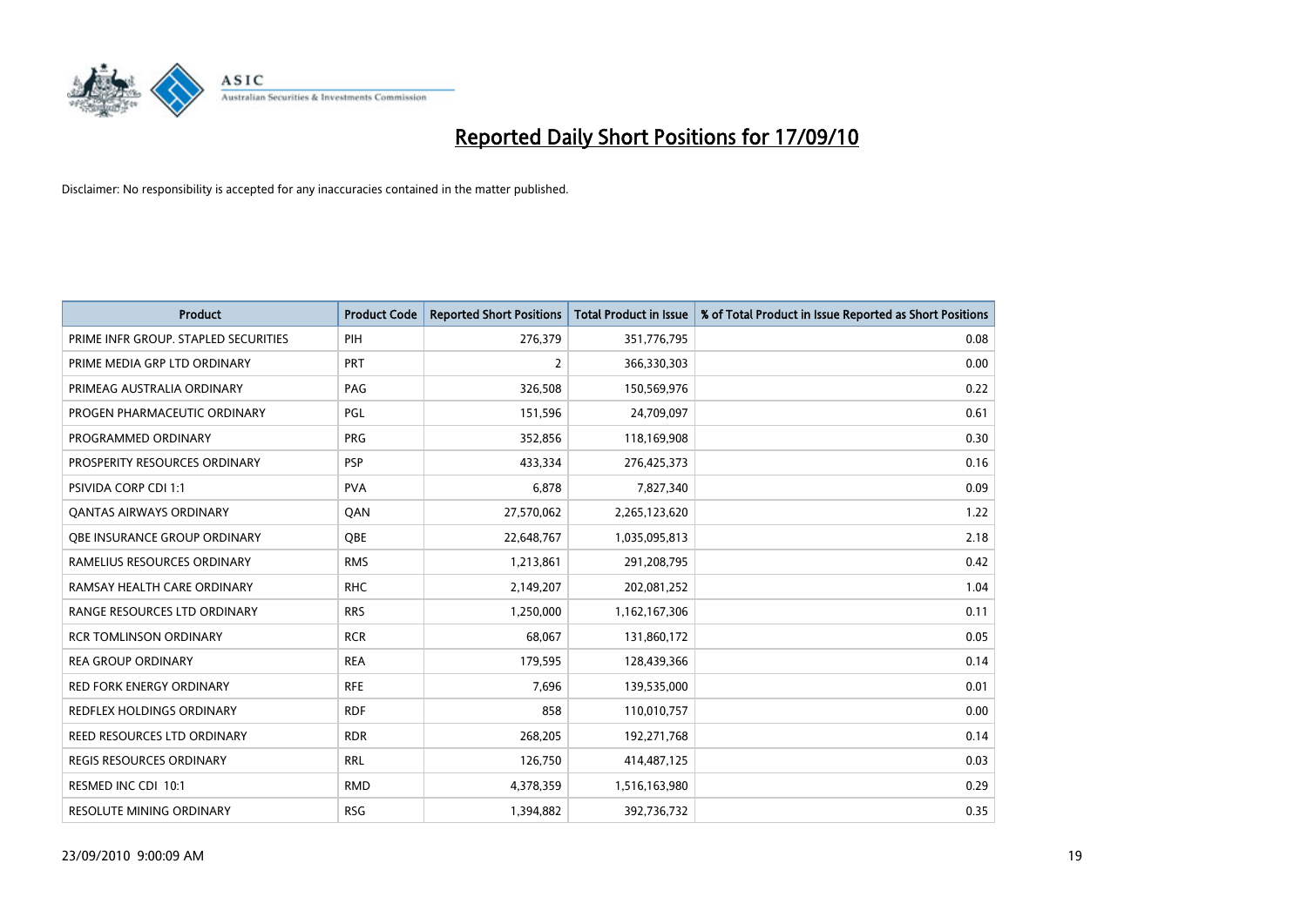

| <b>Product</b>                      | <b>Product Code</b> | <b>Reported Short Positions</b> | <b>Total Product in Issue</b> | % of Total Product in Issue Reported as Short Positions |
|-------------------------------------|---------------------|---------------------------------|-------------------------------|---------------------------------------------------------|
| <b>RESOURCE GENERATION ORDINARY</b> | <b>RES</b>          | 157,911                         | 164,412,477                   | 0.10                                                    |
| REVERSE CORP LIMITED ORDINARY       | <b>REF</b>          | 25,141                          | 92,382,175                    | 0.03                                                    |
| RIDLEY CORPORATION ORDINARY         | <b>RIC</b>          | 53,937                          | 307,817,071                   | 0.02                                                    |
| RIO TINTO LIMITED ORDINARY          | <b>RIO</b>          | 17,885,908                      | 606,831,240                   | 2.92                                                    |
| RIVERCITY MOTORWAY STAPLED          | <b>RCY</b>          | 6,306,761                       | 957,010,115                   | 0.67                                                    |
| RIVERSDALE MINING ORDINARY          | <b>RIV</b>          | 788,092                         | 236,033,688                   | 0.33                                                    |
| ROC OIL COMPANY ORDINARY            | <b>ROC</b>          | 4,995,309                       | 713,154,560                   | 0.70                                                    |
| SAI GLOBAL LIMITED ORDINARY         | SAI                 | 212,729                         | 196,108,545                   | 0.11                                                    |
| SALMAT LIMITED ORDINARY             | <b>SLM</b>          | 84,627                          | 159,134,483                   | 0.05                                                    |
| SAMSON OIL & GAS LTD ORDINARY       | SSN                 | 74,000                          | 1,663,905,592                 | 0.00                                                    |
| SANDFIRE RESOURCES ORDINARY         | <b>SFR</b>          | 65,027                          | 131,534,760                   | 0.05                                                    |
| <b>SANTOS LTD ORDINARY</b>          | <b>STO</b>          | 3,354,543                       | 832,582,523                   | 0.39                                                    |
| SARACEN MINERAL ORDINARY            | <b>SAR</b>          | 1,196,648                       | 491,818,083                   | 0.25                                                    |
| SEDGMAN LIMITED ORDINARY            | <b>SDM</b>          | 657,792                         | 205,986,681                   | 0.31                                                    |
| SEEK LIMITED ORDINARY               | <b>SEK</b>          | 4,066,510                       | 336,584,488                   | 1.20                                                    |
| SENETAS CORPORATION ORDINARY        | <b>SEN</b>          | 756,999                         | 461,522,263                   | 0.16                                                    |
| SERVCORP LIMITED ORDINARY           | SRV                 | 102,201                         | 98,440,807                    | 0.10                                                    |
| SERVICE STREAM ORDINARY             | <b>SSM</b>          | 344,663                         | 283,418,867                   | 0.12                                                    |
| SEVEN GROUP HOLDINGS ORDINARY       | <b>SVW</b>          | 1,224,208                       | 305,410,281                   | 0.40                                                    |
| SIGMA PHARMACEUTICAL ORDINARY       | SIP                 | 8,188,997                       | 1,178,626,572                 | 0.70                                                    |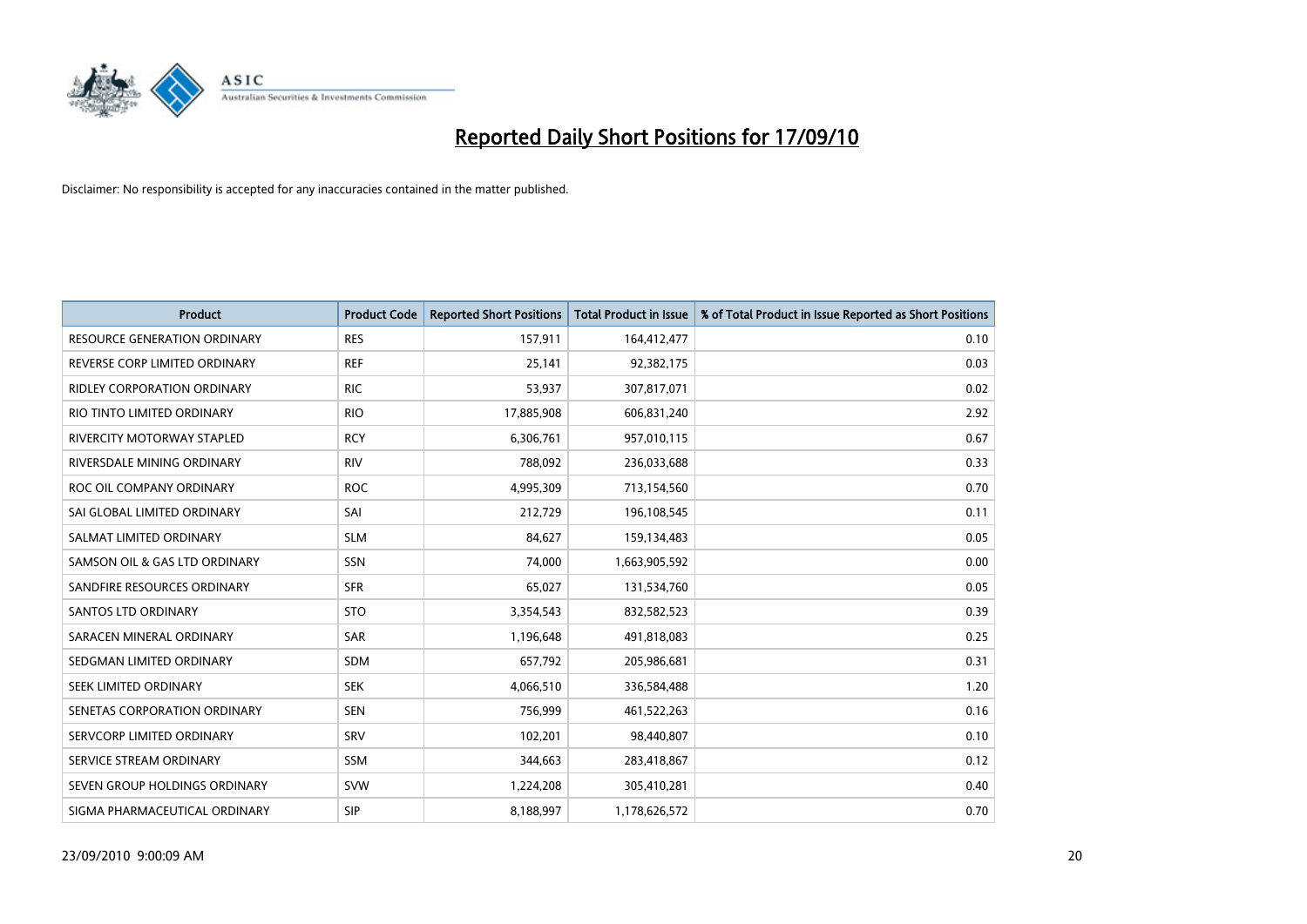

| <b>Product</b>                           | <b>Product Code</b> | <b>Reported Short Positions</b> | <b>Total Product in Issue</b> | % of Total Product in Issue Reported as Short Positions |
|------------------------------------------|---------------------|---------------------------------|-------------------------------|---------------------------------------------------------|
| SILEX SYSTEMS ORDINARY                   | <b>SLX</b>          | 146,893                         | 149,506,391                   | 0.09                                                    |
| SILVER LAKE RESOURCE ORDINARY            | <b>SLR</b>          | 70,173                          | 178,757,838                   | 0.04                                                    |
| SIMS METAL MGMT LTD ORDINARY             | SGM                 | 2,188,758                       | 203,891,295                   | 1.08                                                    |
| SINGAPORE TELECOMM. CHESS DEPOSITARY INT | SGT                 | 2,670,659                       | 391,702,434                   | 0.68                                                    |
| SKILLED GROUP LTD ORDINARY               | <b>SKE</b>          | 131,986                         | 190,738,408                   | 0.07                                                    |
| SKY CITY ENTERTAIN, ORDINARY             | <b>SKC</b>          | 11,353,384                      | 575,114,687                   | 1.97                                                    |
| <b>SKY NETWORK ORDINARY</b>              | <b>SKT</b>          | 919,140                         | 389,139,785                   | 0.24                                                    |
| SMS MANAGEMENT, ORDINARY                 | <b>SMX</b>          | 15,335                          | 67,182,500                    | 0.03                                                    |
| SONIC HEALTHCARE ORDINARY                | <b>SHL</b>          | 4,447,174                       | 388,429,875                   | 1.15                                                    |
| SOUL PATTINSON (W.H) ORDINARY            | SOL                 | 3,916                           | 238,640,580                   | 0.00                                                    |
| SP AUSNET STAPLED SECURITIES             | <b>SPN</b>          | 4,971,748                       | 2,748,353,504                 | 0.17                                                    |
| SPARK INFRASTRUCTURE STAPLED SECURITIES  | SKI                 | 13,463,080                      | 1,031,911,394                 | 1.29                                                    |
| SPDR 200 FUND ETF UNITS                  | <b>STW</b>          | 2,006                           | 57,828,081                    | 0.00                                                    |
| SPECIALTY FASHION ORDINARY               | <b>SFH</b>          | 1,353,309                       | 190,964,693                   | 0.72                                                    |
| SPOTLESS GROUP LTD ORDINARY              | SPT                 | 947,027                         | 259,309,656                   | 0.36                                                    |
| ST BARBARA LIMITED ORDINARY              | <b>SBM</b>          | 28,494,154                      | 1,953,168,407                 | 1.46                                                    |
| STAGING CONNECTIONS ORDINARY             | <b>STG</b>          | 2,917,189                       | 783,175,134                   | 0.37                                                    |
| STH AMERICAN COR LTD ORDINARY            | SAY                 | 9,200                           | 231,832,027                   | 0.00                                                    |
| STHN CROSS MEDIA ORDINARY                | <b>SXL</b>          | 77,955                          | 378,827,750                   | 0.02                                                    |
| STOCKLAND UNITS/ORD STAPLED              | SGP                 | 11,609,713                      | 2,383,036,717                 | 0.46                                                    |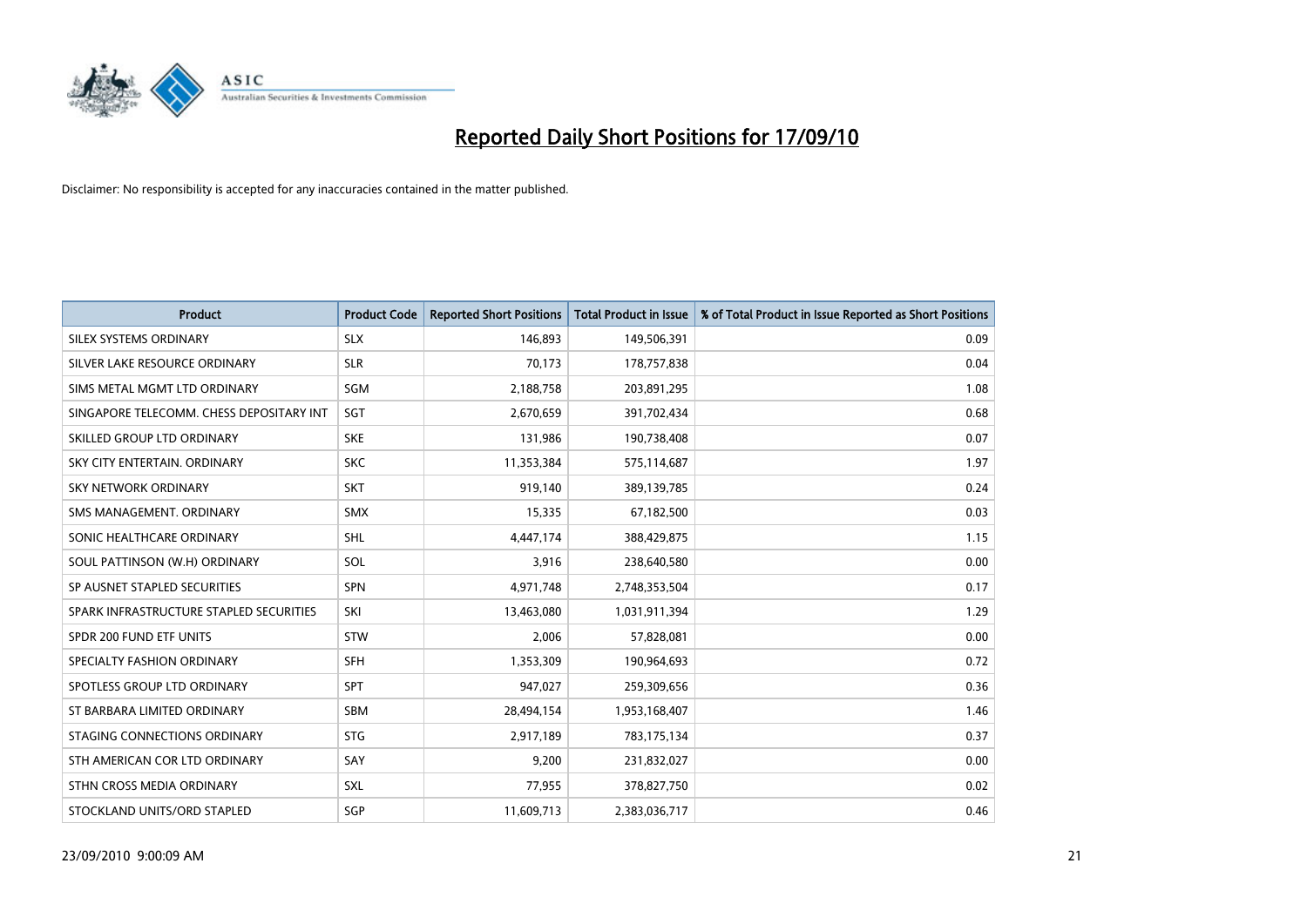

| <b>Product</b>                      | <b>Product Code</b> | <b>Reported Short Positions</b> | <b>Total Product in Issue</b> | % of Total Product in Issue Reported as Short Positions |
|-------------------------------------|---------------------|---------------------------------|-------------------------------|---------------------------------------------------------|
| <b>STRAITS RESOURCES ORDINARY</b>   | SRL                 | 3,382,914                       | 255,203,613                   | 1.31                                                    |
| STW COMMUNICATIONS ORDINARY         | SGN                 | 198,672                         | 364,310,964                   | 0.06                                                    |
| SUNCORP-METWAY, ORDINARY            | <b>SUN</b>          | 5,911,851                       | 1,281,390,524                 | 0.42                                                    |
| SUNDANCE RESOURCES ORDINARY         | <b>SDL</b>          | 16,416,396                      | 2,709,995,932                 | 0.61                                                    |
| SUNLAND GROUP LTD ORDINARY          | <b>SDG</b>          | 173,475                         | 251,107,692                   | 0.07                                                    |
| SUPER CHEAP AUTO GRP ORDINARY       | <b>SUL</b>          | 363,455                         | 127,890,079                   | 0.28                                                    |
| SWICK MINING ORDINARY               | <b>SWK</b>          | 1,548                           | 236,724,970                   | 0.00                                                    |
| SYMEX HOLDINGS ORDINARY             | <b>SYM</b>          | 6,633                           | 125,037,628                   | 0.01                                                    |
| TABCORP HOLDINGS LTD ORDINARY       | <b>TAH</b>          | 13,871,456                      | 612,625,759                   | 2.25                                                    |
| <b>TALENT2 INTERNATION ORDINARY</b> | <b>TWO</b>          | $\overline{7}$                  | 141,224,846                   | 0.00                                                    |
| <b>TALISMAN MINING ORDINARY</b>     | <b>TLM</b>          | 3,000                           | 107,042,334                   | 0.00                                                    |
| TAP OIL LIMITED ORDINARY            | <b>TAP</b>          | 15,892                          | 156,485,921                   | 0.01                                                    |
| TASSAL GROUP LIMITED ORDINARY       | <b>TGR</b>          | 3,134,069                       | 144,197,882                   | 2.16                                                    |
| <b>TATTS GROUP LTD ORDINARY</b>     | <b>TTS</b>          | 11,346,499                      | 1,282,032,285                 | 0.87                                                    |
| TELECOM CORPORATION ORDINARY        | <b>TEL</b>          | 37,742,441                      | 1,920,715,073                 | 1.95                                                    |
| TELSTRA CORPORATION, ORDINARY       | <b>TLS</b>          | 77,180,466                      | 12,443,074,357                | 0.60                                                    |
| TEN NETWORK HOLDINGS ORDINARY       | <b>TEN</b>          | 9,689,876                       | 1,045,236,720                 | 0.93                                                    |
| TFS CORPORATION LTD ORDINARY        | <b>TFC</b>          | 63,054                          | 227,360,909                   | 0.02                                                    |
| THE REJECT SHOP ORDINARY            | <b>TRS</b>          | 22,099                          | 26,033,570                    | 0.09                                                    |
| THOR MINING PLC CHESS DEPOSITARY    | <b>THR</b>          | 2,307                           | 245,247,701                   | 0.00                                                    |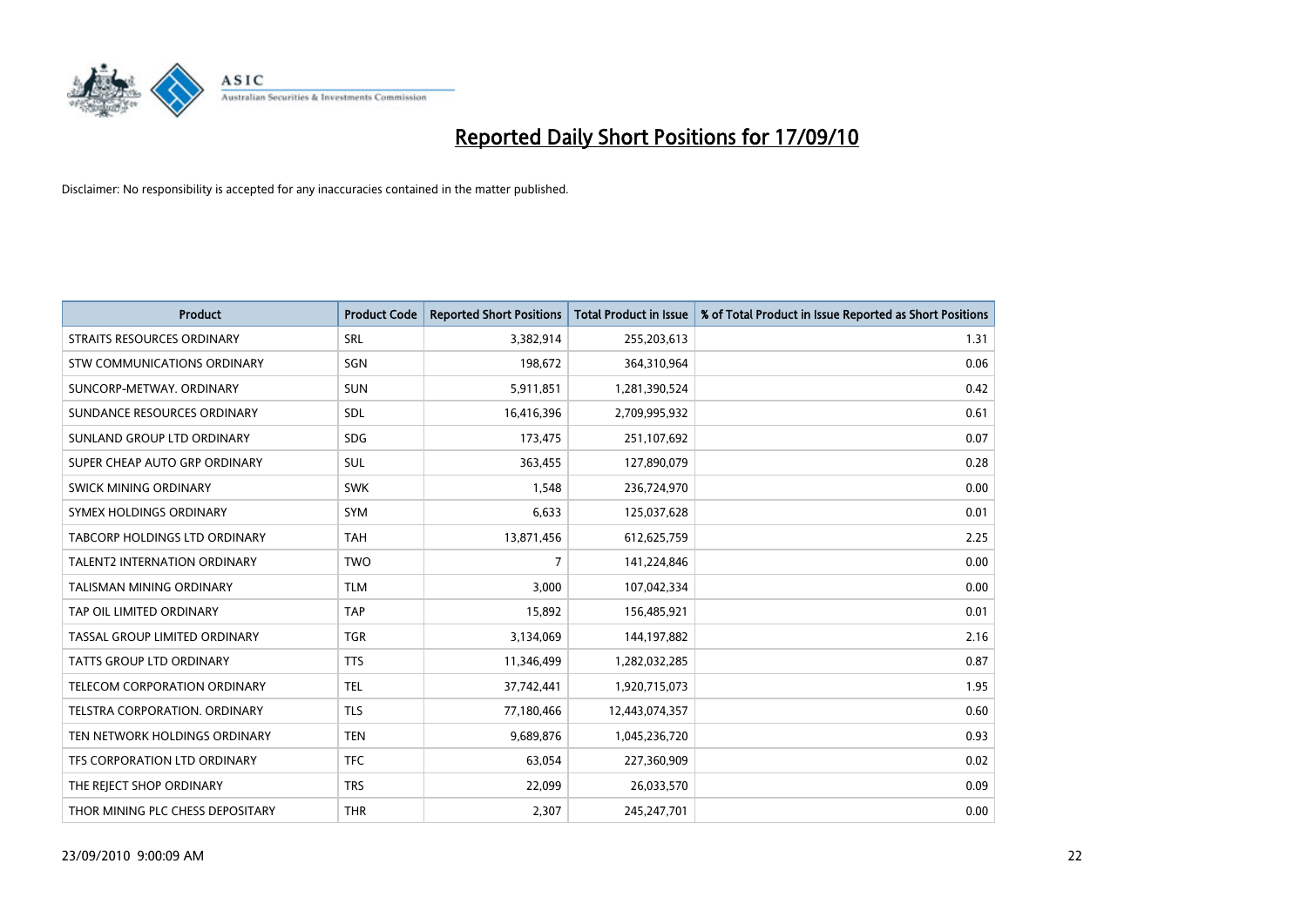

| <b>Product</b>                            | <b>Product Code</b> | <b>Reported Short Positions</b> | Total Product in Issue | % of Total Product in Issue Reported as Short Positions |
|-------------------------------------------|---------------------|---------------------------------|------------------------|---------------------------------------------------------|
| THORN GROUP LIMITED ORDINARY              | <b>TGA</b>          | 2,361                           | 129,459,770            | 0.00                                                    |
| TIMBERCORP LIMITED ORDINARY               | <b>TIM</b>          | 1,171,620                       | 352,071,429            | 0.33                                                    |
| <b>TISHMAN SPEYER UNITS</b>               | <b>TSO</b>          | 50,674                          | 338,440,904            | 0.01                                                    |
| TNG LIMITED ORDINARY                      | <b>TNG</b>          | 4,321                           | 258,055,076            | 0.00                                                    |
| TOLL HOLDINGS LTD ORDINARY                | <b>TOL</b>          | 12,340,664                      | 702,867,609            | 1.73                                                    |
| TORO ENERGY LIMITED ORDINARY              | <b>TOE</b>          | 85,404                          | 964,936,676            | 0.01                                                    |
| <b>TOWER AUSTRALIA ORDINARY</b>           | <b>TAL</b>          | 1,286,632                       | 415,928,881            | 0.30                                                    |
| <b>TOWER LIMITED ORDINARY</b>             | <b>TWR</b>          | 689,519                         | 260,631,787            | 0.26                                                    |
| TOX FREE SOLUTIONS ORDINARY               | <b>TOX</b>          | 88,816                          | 91,765,500             | 0.09                                                    |
| TPG TELECOM LIMITED ORDINARY              | <b>TPM</b>          | 476,148                         | 767,849,104            | 0.06                                                    |
| TRANSFIELD SERV INFR STAPLED SECURITIES   | <b>TSI</b>          | 419,131                         | 432,184,488            | 0.10                                                    |
| <b>TRANSFIELD SERVICES ORDINARY</b>       | <b>TSE</b>          | 1,229,361                       | 414,278,904            | 0.29                                                    |
| TRANSPACIFIC INDUST. ORDINARY             | <b>TPI</b>          | 11,891,906                      | 960,638,735            | 1.25                                                    |
| TRANSURBAN GROUP TRIPLE STAPLED SEC.      | <b>TCL</b>          | 5,476,728                       | 1,441,290,633          | 0.37                                                    |
| TRINITY GROUP STAPLED SECURITIES          | <b>TCQ</b>          | 3,419                           | 231,701,539            | 0.00                                                    |
| TROY RESOURCES NL ORDINARY                | <b>TRY</b>          | 67,956                          | 87,474,323             | 0.08                                                    |
| UGL LIMITED ORDINARY                      | UGL                 | 4,529,357                       | 165,928,705            | 2.71                                                    |
| UNILIFE CORPORATION CDI 6:1               | <b>UNS</b>          | 620,912                         | 238,135,980            | 0.27                                                    |
| UXC LIMITED ORDINARY                      | <b>UXC</b>          | 664,849                         | 295,798,104            | 0.22                                                    |
| VALAD PROPERTY GROUP STAPLED US PROHIBIT. | <b>VPG</b>          | 4,216,010                       | 2,302,129,263          | 0.18                                                    |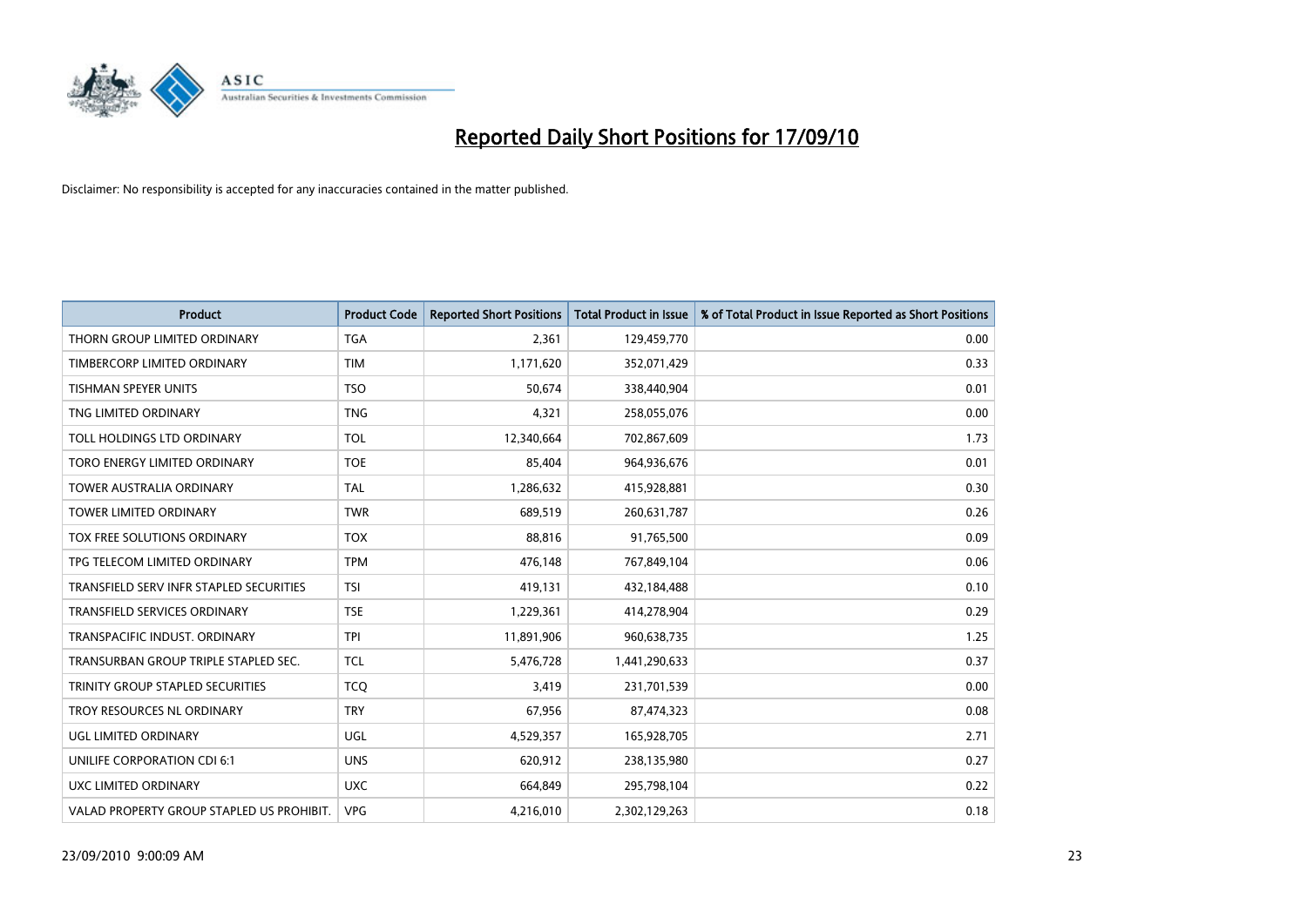

| <b>Product</b>                            | <b>Product Code</b> | <b>Reported Short Positions</b> | <b>Total Product in Issue</b> | % of Total Product in Issue Reported as Short Positions |
|-------------------------------------------|---------------------|---------------------------------|-------------------------------|---------------------------------------------------------|
| <b>VDM GROUP LIMITED ORDINARY</b>         | <b>VMG</b>          | 11,116                          | 195,613,088                   | 0.01                                                    |
| <b>VENTURE MINERALS ORDINARY</b>          | <b>VMS</b>          | 6,500                           | 168, 163, 334                 | 0.00                                                    |
| <b>VILLAGE ROADSHOW LTD ORDINARY</b>      | <b>VRL</b>          | 16,682                          | 114,217,649                   | 0.01                                                    |
| VILLAGE ROADSHOW LTD 'A' CLASS PREFERENCE | <b>VRLPA</b>        | 19,559                          | 52,235,451                    | 0.04                                                    |
| <b>VIRGIN BLUE HOLDINGS ORDINARY</b>      | <b>VBA</b>          | 18,995,624                      | 2,209,126,568                 | 0.84                                                    |
| <b>VISION GROUP HLDGS ORDINARY</b>        | <b>VGH</b>          | 78,000                          | 72,671,765                    | 0.11                                                    |
| <b>VITA GROUP LTD ORDINARY</b>            | <b>VTG</b>          | 75,190                          | 142,499,800                   | 0.05                                                    |
| VITERRA INC CDI 1:1                       | <b>VTA</b>          | 152,890                         | 68,629,939                    | 0.22                                                    |
| <b>WAREHOUSE GROUP ORDINARY</b>           | <b>WHS</b>          | 310,922                         | 311,195,868                   | 0.10                                                    |
| <b>WDS LIMITED ORDINARY</b>               | <b>WDS</b>          | 56,450                          | 143,107,458                   | 0.04                                                    |
| <b>WEBJET LIMITED ORDINARY</b>            | <b>WEB</b>          | 91,659                          | 76,961,278                    | 0.12                                                    |
| <b>WESFARMERS LIMITED ORDINARY</b>        | <b>WES</b>          | 23,675,534                      | 1,005,171,932                 | 2.32                                                    |
| WESFARMERS LIMITED PARTIALLY PROTECTED    | <b>WESN</b>         | 2,257,901                       | 151,900,230                   | 1.48                                                    |
| WEST AUSTRALIAN NEWS ORDINARY             | <b>WAN</b>          | 7,186,444                       | 216,011,546                   | 3.33                                                    |
| WESTERN AREAS NL ORDINARY                 | <b>WSA</b>          | 8,110,089                       | 179,735,899                   | 4.52                                                    |
| WESTERN DESERT RES. ORDINARY              | <b>WDR</b>          | 948                             | 134,511,656                   | 0.00                                                    |
| WESTFIELD GROUP ORD/UNIT STAPLED SEC      | <b>WDC</b>          | 7,416,688                       | 2,307,773,663                 | 0.30                                                    |
| WESTPAC BANKING CORP ORDINARY             | <b>WBC</b>          | 22,576,763                      | 2,989,171,317                 | 0.73                                                    |
| WHITE ENERGY COMPANY ORDINARY             | <b>WEC</b>          | 8,657,982                       | 284,222,354                   | 3.04                                                    |
| WHITEHAVEN COAL ORDINARY                  | <b>WHC</b>          | 642,393                         | 493,650,070                   | 0.13                                                    |